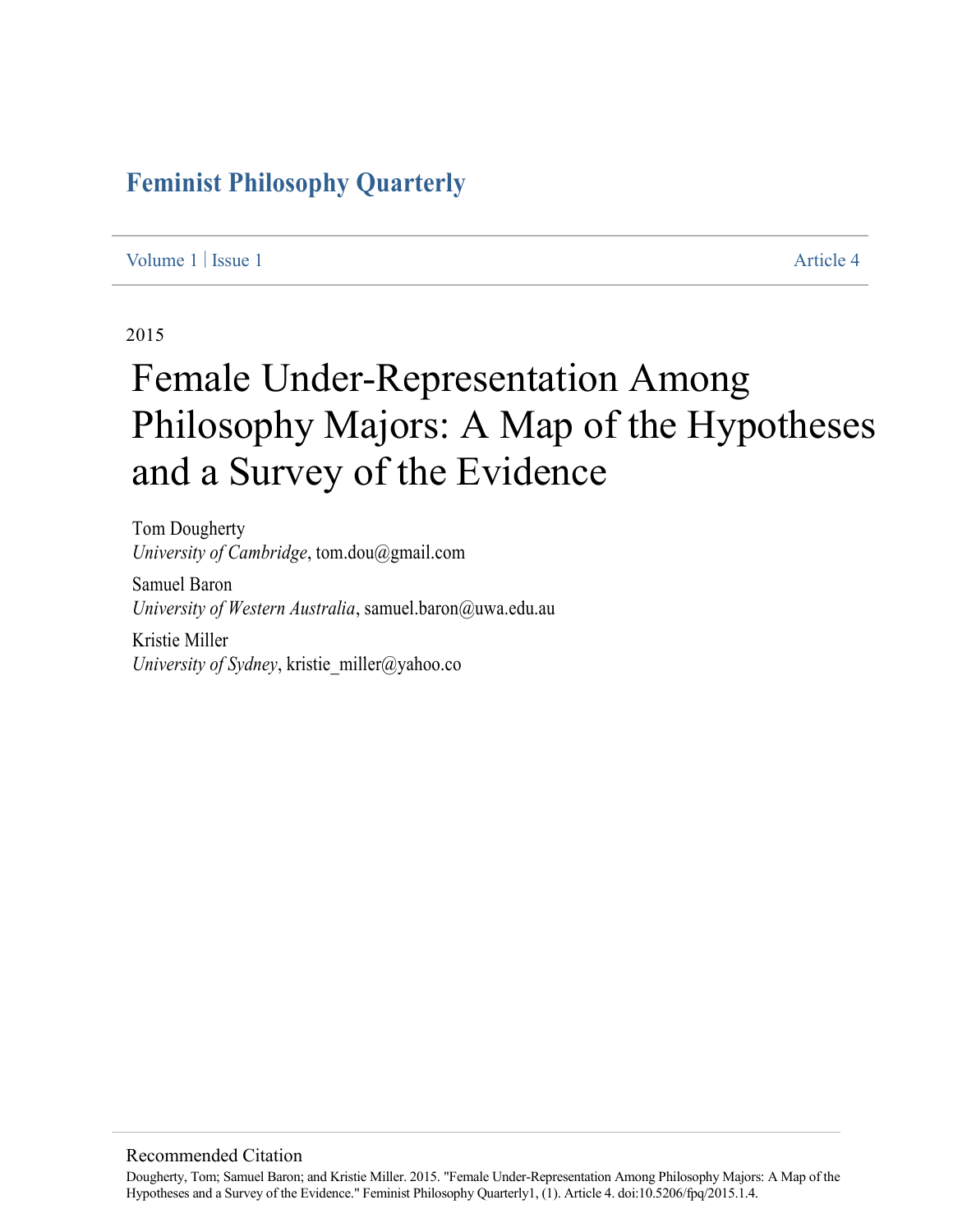### Female Under-Representation Among Philosophy Majors: A Map of the Hypotheses and a Survey of the Evidence<sup>1</sup>

Tom Dougherty, Samuel Baron and Kristie Miller

#### Abstract

 Why is there female under-representation among philosophy majors? We survey the hypotheses that have been proposed so far, grouping similar hypotheses together. We then propose a chronological taxonomy that distinguishes hypotheses according to the stage in undergraduates' careers at which the hypotheses predict an increase in female under-representation. We then survey the empirical evidence for and against various hypotheses. We end by suggesting future avenues for research.

Keywords: under-representation, undergraduates, majors, female, women, philosophy

#### 1. Introduction: Female Under-Representation In Philosophy

It is well understood that female under-representation is a problem in the Anglophone philosophy profession, and that this phenomenon increases during students' tertiary education. Indeed, the largest and most recent empirical study of the phenomenon in the United States suggests that the gap may be mostly

<sup>1</sup>  $1$  For research assistantship, the authors would like to thank Lesley Wright. For helpful comments and discussion, the authors would like to thank Toni Adleberg, Louise Antony, David Braddon-Mitchell, Rachael Briggs, Cheshire Calhoun, Mark Colyvan, Helena De Bres, Nina Emery, Carla Fehr, Paul Griffiths, Sally Haslanger, Sophie Horowitz, Katrina Hutchison, Fiona Jenkins, Karen Jones, Colin Klein, Rae Langton, Sarah-Jane Leslie, Maureen O'Malley, Ned Markosian, Julia Markovits, Carla Merino, Sara Mrsny, Eddie Nahmias, Jenny Saul, Miriam Schoenfield, Amia Srinivasan, Morgan Thompson, Christina Van Dyke, participants of the 2015 "Why are there so few women in philosophy, and (why) does it matter?" Workshop at the University of Stockholm, and two anonymous referees for Feminist Philosophy Quarterly. The authors would like to acknowledge the funding support of Australian Research Council Discovery Grant DP0987186.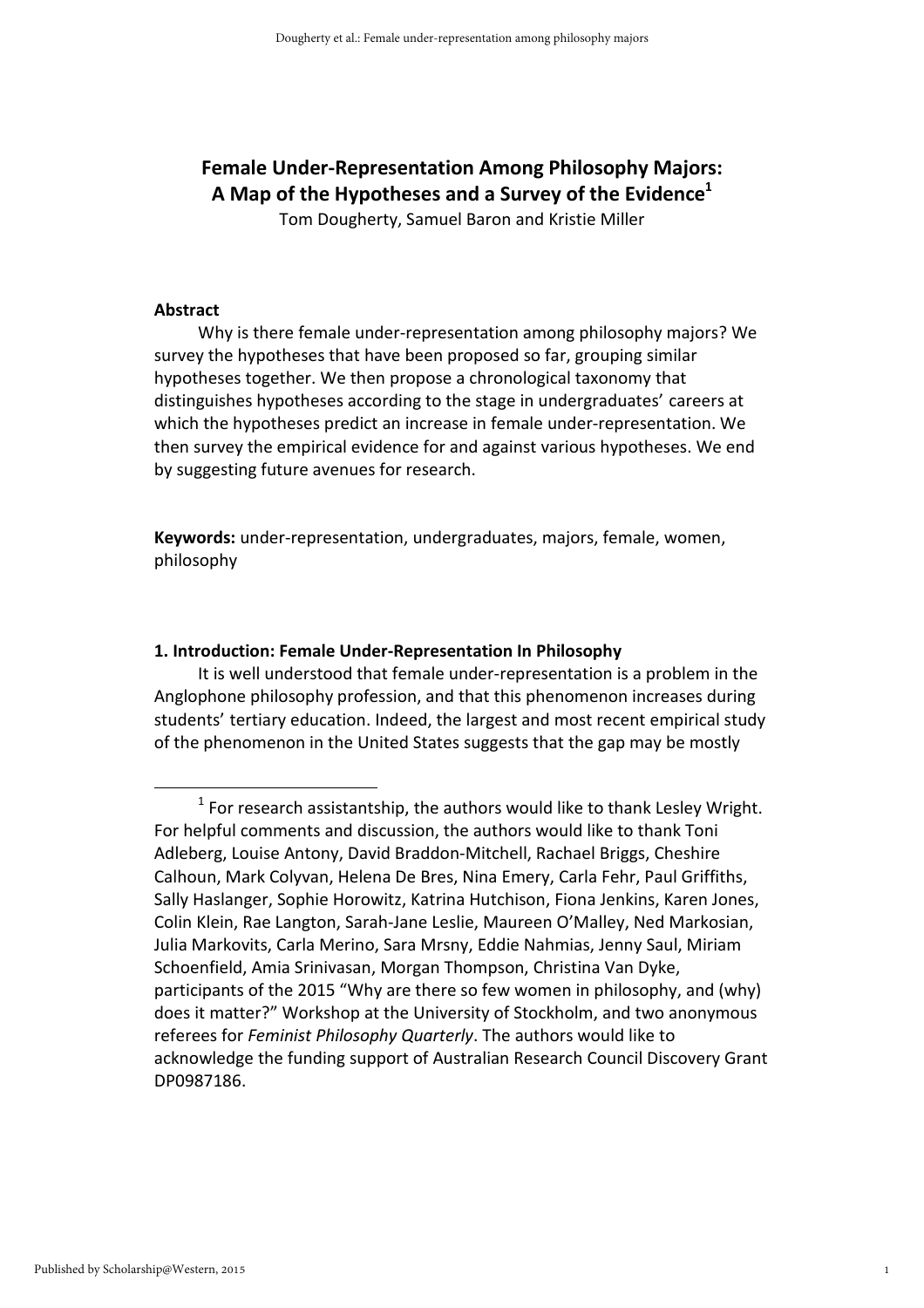explained by the drop-off at the undergraduate level. Data from 32 doctoralgranting institutions and 24 liberal arts institutions yield

evidence of a significant decline in the proportion of women, as one looks from the population of introductory philosophy courses to the population of philosophy majors. The proportion of women found at the major, graduate, and faculty levels...indicate no such further drop. (Paxton et al. 2012, 953)

The emergence of under-representation at the undergraduate level is not limited to the United States. In Australia, there is statistical evidence that "whilst female students are enrolling in philosophy in larger numbers than their male counterparts at Bachelor level, they are more likely to pursue one or two units in philosophy, rather than a philosophy major" (Goddard 2008, 4). Meanwhile, in the United Kingdom, female under-representation is only slight by the end of undergraduate education, but becomes pronounced by graduate studies (Beebee and Saul 2011). Female under-representation in philosophy education is importantly related to the broader problem of female under-representation in the profession. Once the ratio of men to women studying philosophy at undergraduate or graduate level is significantly skewed towards female underrepresentation, it is inevitable that in the absence of significant affirmative action policies there will be an under-representation of women employed in academic jobs within the discipline of philosophy.

What is less well understood is why philosophy has this problem. Several explanatory hypotheses have been proposed, which could point to either a single cause, or several causes that combine to form a "perfect storm" (Antony 2012). Since there has not yet been a mapping of these hypotheses in the literature, in Section 2, we will look at each in turn, grouping similar hypotheses together. Then in Section 3, we propose a chronological taxonomy for these hypotheses, grouping them according to the stage of students' education when the relevant causal factors have an effect on students' intentions to major in philosophy. Finally, in Section 4, we will survey the evidence for and against these hypotheses.

#### 2. The Hypotheses

In this section, we aim to create a rough map of the hypotheses discussed so far, placing similar hypotheses together under five loose groups. The grouping is not perfect, since inevitably there are some similarities between hypotheses in different groups. Moreover, in distinguishing some of the hypotheses we risk introducing more precise distinctions than have explicitly been drawn so far.<sup>2</sup>

<sup>2</sup>  $2$  Thanks to an anonymous reviewer for raising this concern.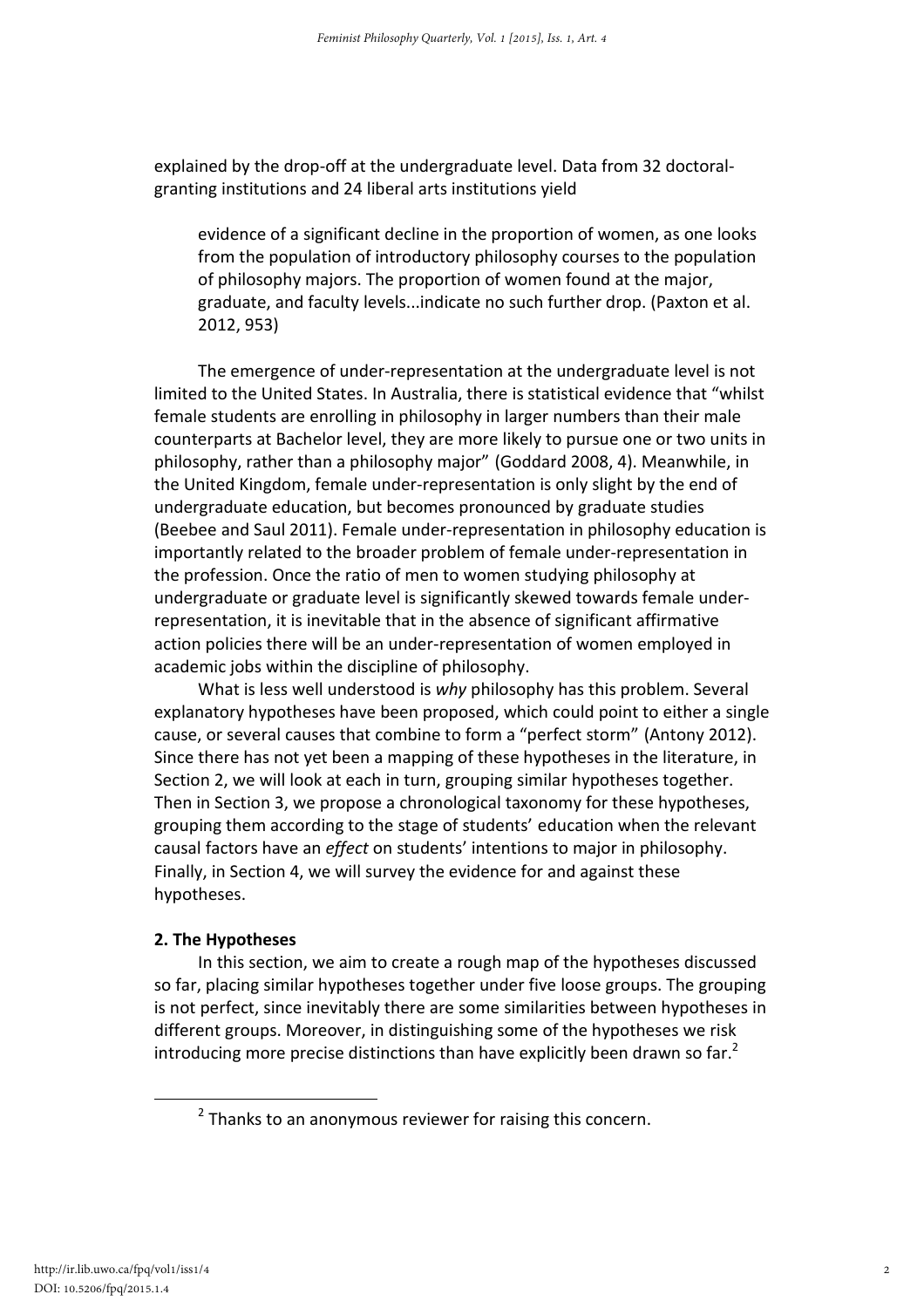Still, we think that this additional precision and these loose groups are on balance helpful for navigating what might otherwise prove unwieldy terrain.

The first group that we will consider is the group of course content hypotheses. These hold that the content of philosophy courses fails to be sufficiently inclusive of women. Along these lines, Margaret Walker claims that how welcoming the philosophy profession is to women would be ameliorated by

the presence of concerns, texts, and images that acknowledge women within undergraduate classrooms, graduate training, and professional media allow women students to feel that a discipline, literally, comprehends them, that it is a space that they are free to enter and expected to enter (Walker 2005, 156; see also, Superson 2011).

Part of this lack of inclusion could be the quite literal absence of women themselves in philosophy courses. Along these lines, the Role Model Hypothesis is that female students do not choose to major in philosophy because they feel that they do not belong in philosophy as the result of lacking female philosopher role models. This could be because of an absence of female philosophy instructors to serve as role models (Hall 1993; Rask and Bailey 2002; Paxton et al. 2012). Alternatively, it could be the result of an absence of female philosophers in the way that philosophy is presented to students in educational materials. For example, the images of philosophers on philosophy websites and course materials are often images of male philosophers. Similarly, course syllabi are typically dominated by male authors, and this could send female students the message that they are unlike those who participate in philosophy (Schouten 2015). Alternatively, philosophy courses' content could increase female underrepresentation because of the subject matter of the course. Let us call this the Subject Matter Hypothesis. It holds that, statistically, male and female students have different interests, and philosophy courses focus on topics that are of disproportionate interest to male students. An example might be an ethics course focused on ethical issues pertaining to killing and harm, which neglected ethical issues pertaining to interpersonal relationships, or reproductive ethics. What the Role Model Hypothesis and Subject Matter Hypothesis have in common, as Course Content Hypotheses, is that they hold that the substance and presentation of philosophy courses either fail to interest female students or leave them feeling alienated from the discipline or both.

The second group of hypotheses focuses not on the content of philosophy courses, but the manner in which they are taught. Together, these are the Teaching Methods Hypotheses. The Gendered Intuitions Hypothesis is that there are gender differences concerning whose views are validated in the classroom. Wesley Buckwalter and Stephen Stich claim that there are statistically significant differences between the philosophical intuitions of male and female students and suggest that "male" intuitions get valorized in the classroom as the correct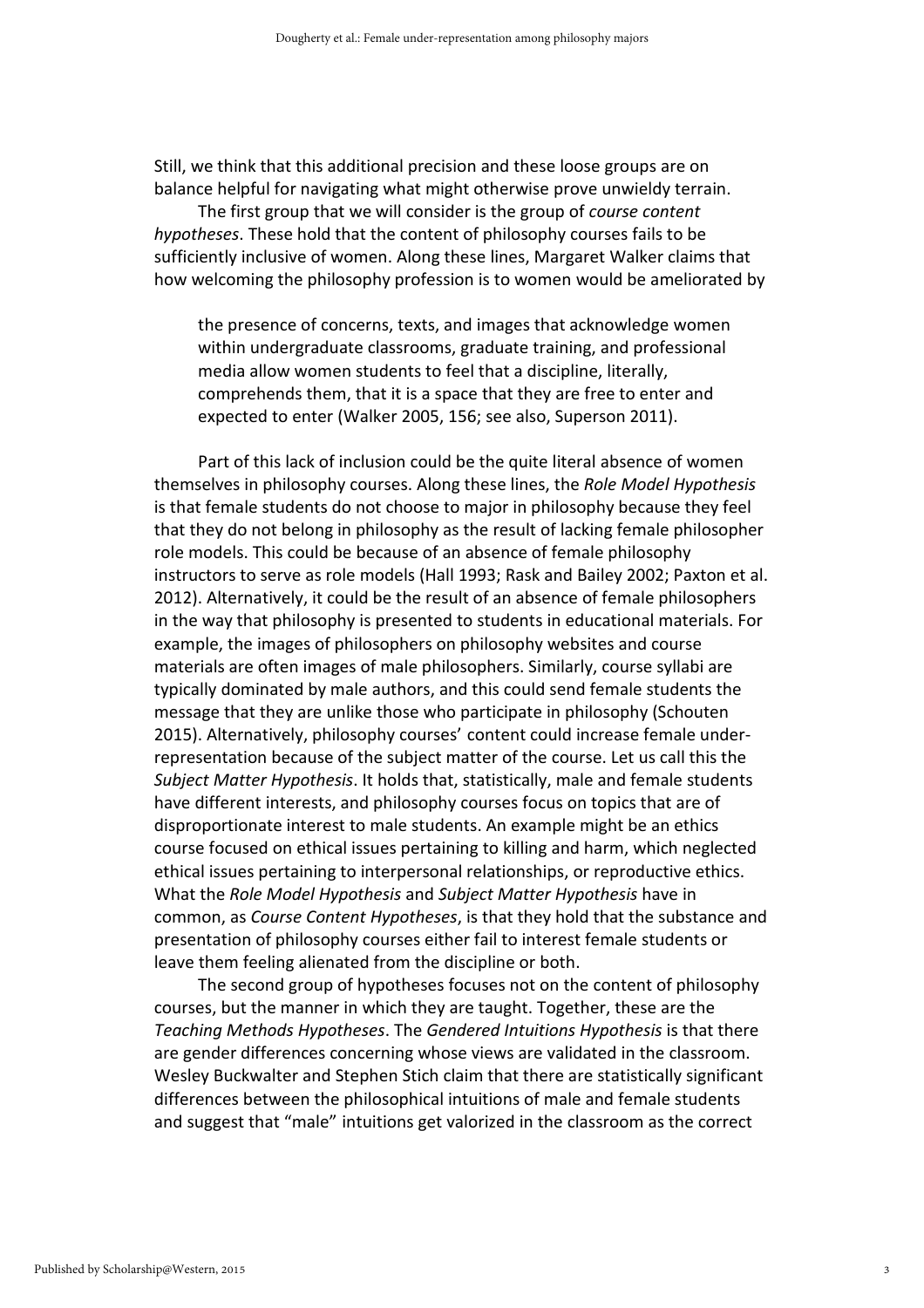ones to have (Buckwalter and Stich 2014). By contrast, the Adversarial Argumentation Hypothesis is that discussion in philosophy courses is typically aggressively argumentative and that this style disproportionately puts women off (Dotson 2011; Friedman 2013; Moulton 1989; Rooney 2010; Wylie 2011). The problems of this style would be exacerbated if it is implemented in the "philosophical 'sport' of arguing to win" (Hall 1993, 30). In what is arguably its most plausible form, this hypothesis allows that substantive disagreement about content is not problematic in itself, but only becomes so when this disagreement is expressed in a particularly adversarial manner (Beebee 2013). Meanwhile, the Learning Styles Hypothesis is that philosophy is taught in a way that does not suit learning styles that are statistically more favored by female students than male students. For example, it may be that female students are especially put off by the fact that philosophy is often taught in a particularly abstract way that fails to make adequate use of familiar examples (Dodds and Goddard 2013). In particular, it may be that the methodology of appealing to thought experiments to elicit intuitions is particularly off-putting to female students (Turri and Buckwalter ms). Finally, the Implicit Bias Hypothesis is that teachers and other students hold negative implicit biases about women's ability in philosophy, and this affects how female students are treated in the classroom, and the feedback and grades that they receive (Haslanger 2008; Saul 2013).<sup>3</sup> The hypothesis holds that these experiences, feedback, and grades influence students' decisions about which subjects to major in. What all the Teaching Methods Hypotheses have in common is that they focus on how courses are taught and hypothesize that some methods make male students more likely to major in philosophy than female students.

While the previous hypotheses focused on the content and teaching methods of philosophy courses, the Hostile Atmosphere Hypotheses focus on the social atmosphere in philosophy education.<sup>4</sup> According to the Coping Methods

4

 $\overline{\phantom{0}}$  3  $3$  This implicit bias could be related to a stereotype or gender schema, in which case there are important connections between the *Implicit Bias* Hypothesis and the Internalized Stereotype/Gender Schema Hypotheses, below. We distinguish them because the former concerns the biases of other students and teachers, and the latter concerns female students internalizing stereotypes or gender schemas themselves. Moreover, given implicit bias is a form of gender discrimination, this hypothesis has an important connection to the Sexist Mistreatment Hypothesis below. The latter focuses on how this sexist mistreatment creates a social atmosphere that is hostile to female students, and this could be separate from a mechanism whereby female students receive lower grades.

 $<sup>4</sup>$  We acknowledge that there is not always a sharp line between this group</sup> of hypotheses and some of the others. For example, if female students find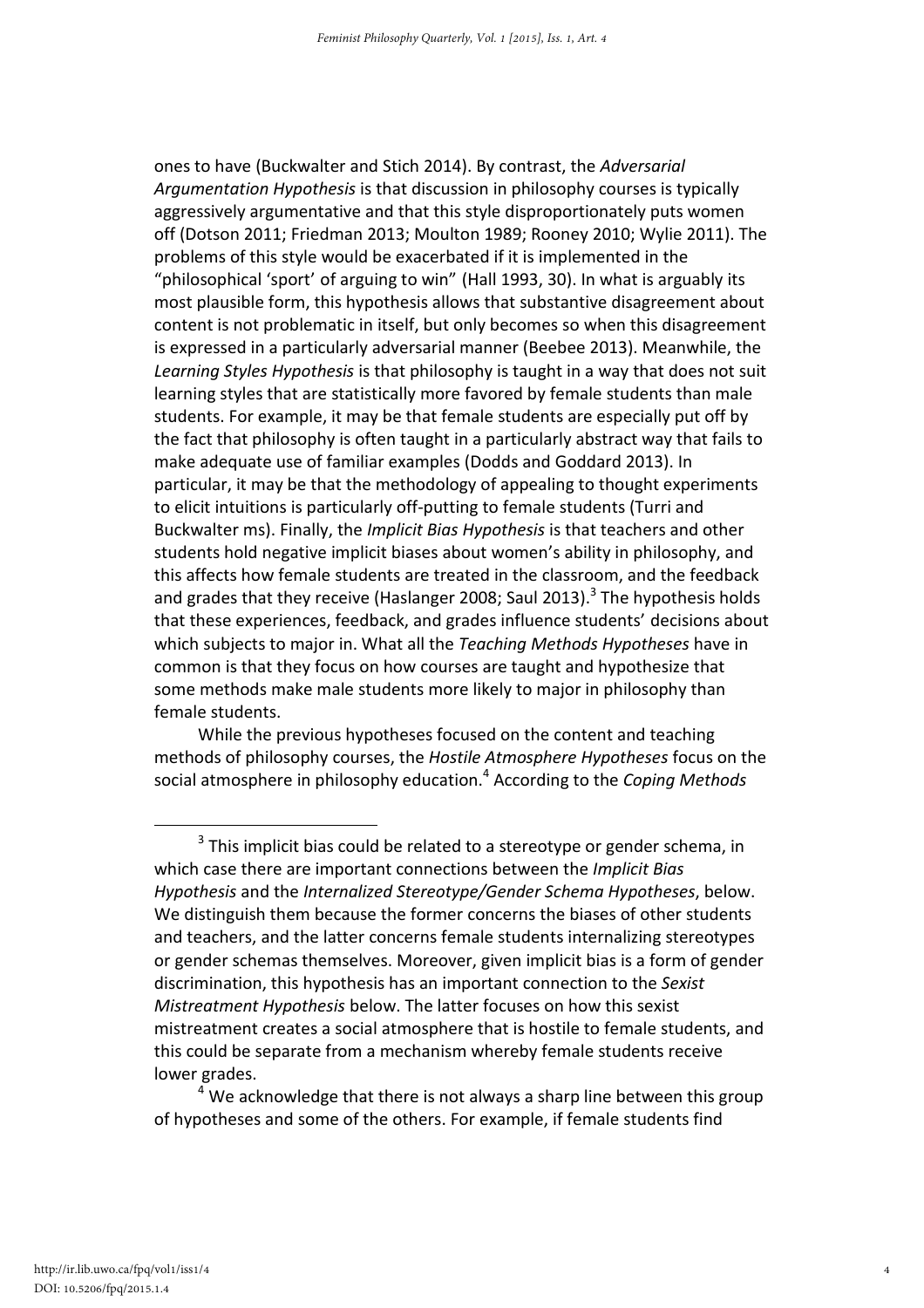Hypothesis, the unfriendliness of this climate consists in a lack of social support networks that help students to cope. For example, Valerie Morganson, Meghan Jones and Debra Major have suggested that female students are less likely than male students to major in science, technology, engineering and mathematics (STEM) subjects because these have an impersonal atmosphere, and female students' preferred coping method is social coping (Morganson et al. 2010). A similar hypothesis could be made for philosophy. More worrisome is the Sexist Mistreatment Hypothesis, which posits that within philosophy, female students are the victims of disrespectful, discriminatory, sexist or sexually harassing behavior by teachers or other students (Beebee and Saul 2011; Haslanger 2008; Steele et al. 2002). This mistreatment could either be targeted at a specific individual, such as when a teacher gratuitously refers to an individual student's gender, or be targeted at women as a group, such as when a teacher implies that women are not generally good at philosophy.

To illustrate the next group of hypotheses, we need to first introduce the notion of a gender schema. Virginia Valian defines a gender schema as "a set of implicit, or nonconscious, hypotheses about sex differences" which "are usually unarticulated" and indeed "may even be disavowed" (Valian 1998, 2). These hypotheses concern the "behaviors, traits, and preferences of men and women" (Valian 1998, 11). Valian proposes this as a refinement and extension of the popular concept of a stereotype. Building on Valian's work, Sally Haslanger has argued that there is a conflict between the schema for "woman" and the schema for "philosopher" (Haslanger 2008). A schema for a philosopher could be directly masculine if it portrays the stereotype of a philosopher as male or portrays philosophy as a stereotypically masculine activity (Calhoun 2009; Haslanger 2008; Lloyd 1984). Alternatively, a schema for a philosopher could be indirectly masculine insofar as philosophy is associated with something else that is independently coded as masculine. For example, philosophy could be associated with autonomous, assertive, task-oriented activities that are coded as male and not with the expressions of emotions and nurturing of others that are coded as female (Valian 1998, 13).<sup>5</sup> An important recent hypothesis in this vein comes from Sarah-Jane Leslie and Andre Cimpian. Leslie and Cimpian hypothesize that given that there is a societal stereotype of women as lacking innate brilliance,

<sup>-</sup> classes problematic because these classes involve aggressive argument, then there is a sense in which they are objecting to the social atmosphere of philosophy. This is one of the respects in which our map of the hypotheses is imperfect.

<sup>5</sup> Further, studies in computer science have found that female students find it hard to identify with subjects that have a "geek image"—an image that philosophy has in certain cultures (Margolis and Fisher 2002).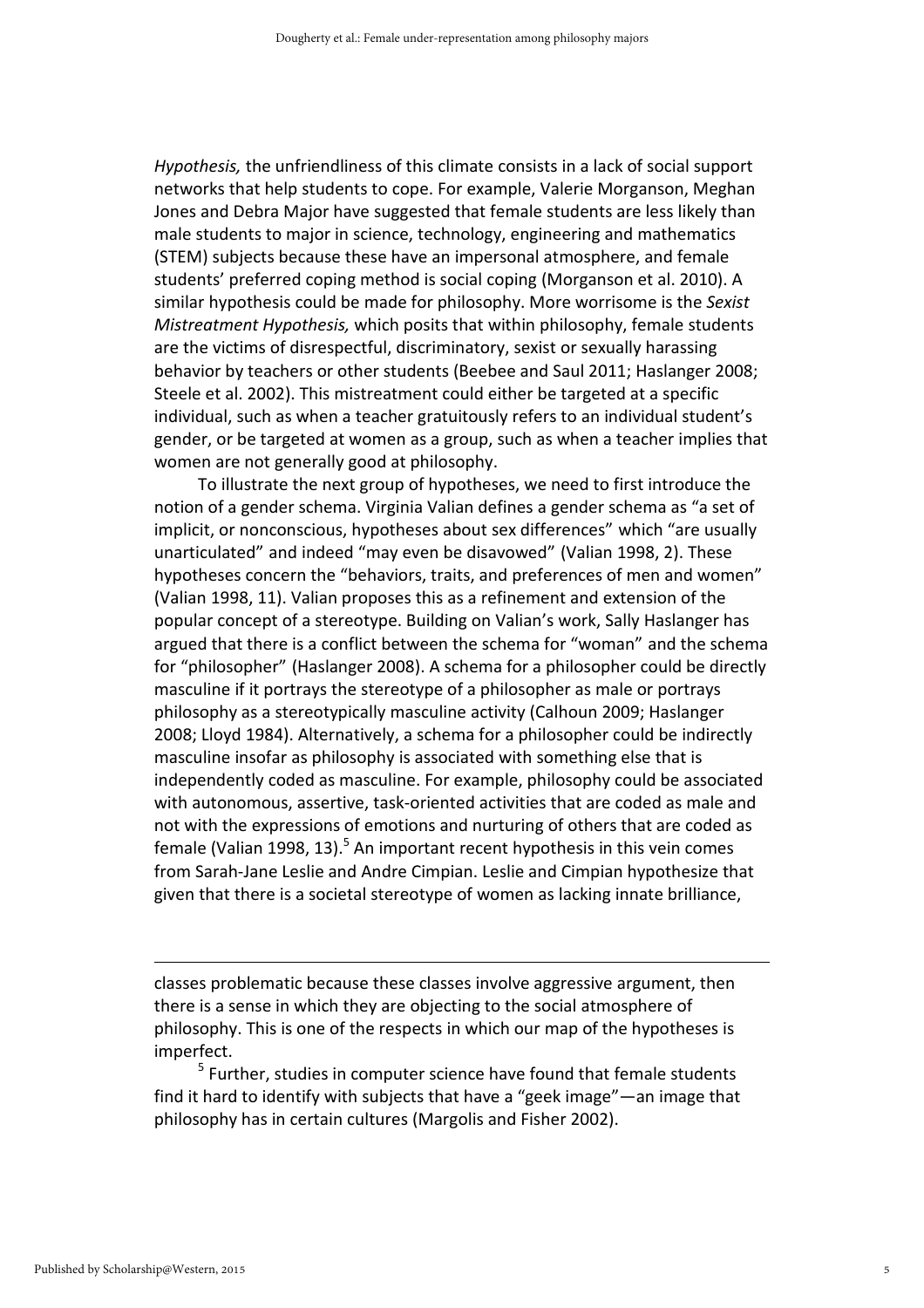women are underrepresented in disciplines thought to require this brilliance. They call this the "field-specific ability beliefs hypothesis":

Laboratory, observational, and historical evidence reveals pervasive cultural associations linking men but not women with raw intellectual talent. Given these ambient stereotypes, women may be underrepresented in academic disciplines that are thought to require such inherent aptitude. (Leslie et al. 2015, 262)

Leslie et al. apply this general hypothesis to philosophy, in light of evidence that philosophy is one of the subjects that people perceive to require raw brilliance. While Leslie et al.'s hypothesis concerns general, field-wide beliefs about what success in the field requires, a related hypothesis of Carol Dweck focuses on individual students' beliefs about how success is achieved. Dweck distinguishes a "fixed mindset" that sees ability as a gift from a "growth mindset" that sees ability as dependent on effort (Dweck 2006; Dweck 2008; Good et al. 2003). A fixed mindset could interact in problematic ways with a male stereotype of students with the gift.

It is important to note that stereotypes and gender schemas could be invoked to explain female under-representation in two different ways. First, stereotypes and gender schemas could be held by teachers or other students, who then treat female and male students differently in a way that leads female students disproportionately not to wish to study philosophy. This would be a version of the Sexist Mistreatment Hypothesis or the Implicit Bias Hypothesis. Second, female students' own internalization of stereotypes and gender schemas can lead them not to major in philosophy. This is the central idea of what we will call the Internalized Stereotypes / Gender Schema Hypotheses. For each type of stereotype or gender schema, one might hypothesize that it is internalized before students arrive at university (Calhoun 2009), or alternatively one might hypothesize that philosophy courses themselves reinforce these schemas and stereotypes or create them where they did not exist before. In this respect, there is a potential affinity between the Course Content Hypotheses and the Internalized Stereotype/Gender Schema Hypotheses.

Stereotypes and gender schemas have received significant attention in discussions of minority under-representation in various disciplines in the academy (Hill et al. 2010). We can draw on this broader discussion to isolate more specific hypotheses according to the posited mechanisms by which a directly or indirectly "male" schema for philosophy may put women off philosophy. The Schema Affects Self-Conception Hypothesis holds that schemas hinder women from becoming personally attached to philosophy by making it "harder for women [to] imagine themselves as philosophy majors, or at least suspect that being a philosopher and being female is a less pleasant, or less promising, option than other academic options" (Calhoun 2009, 218). The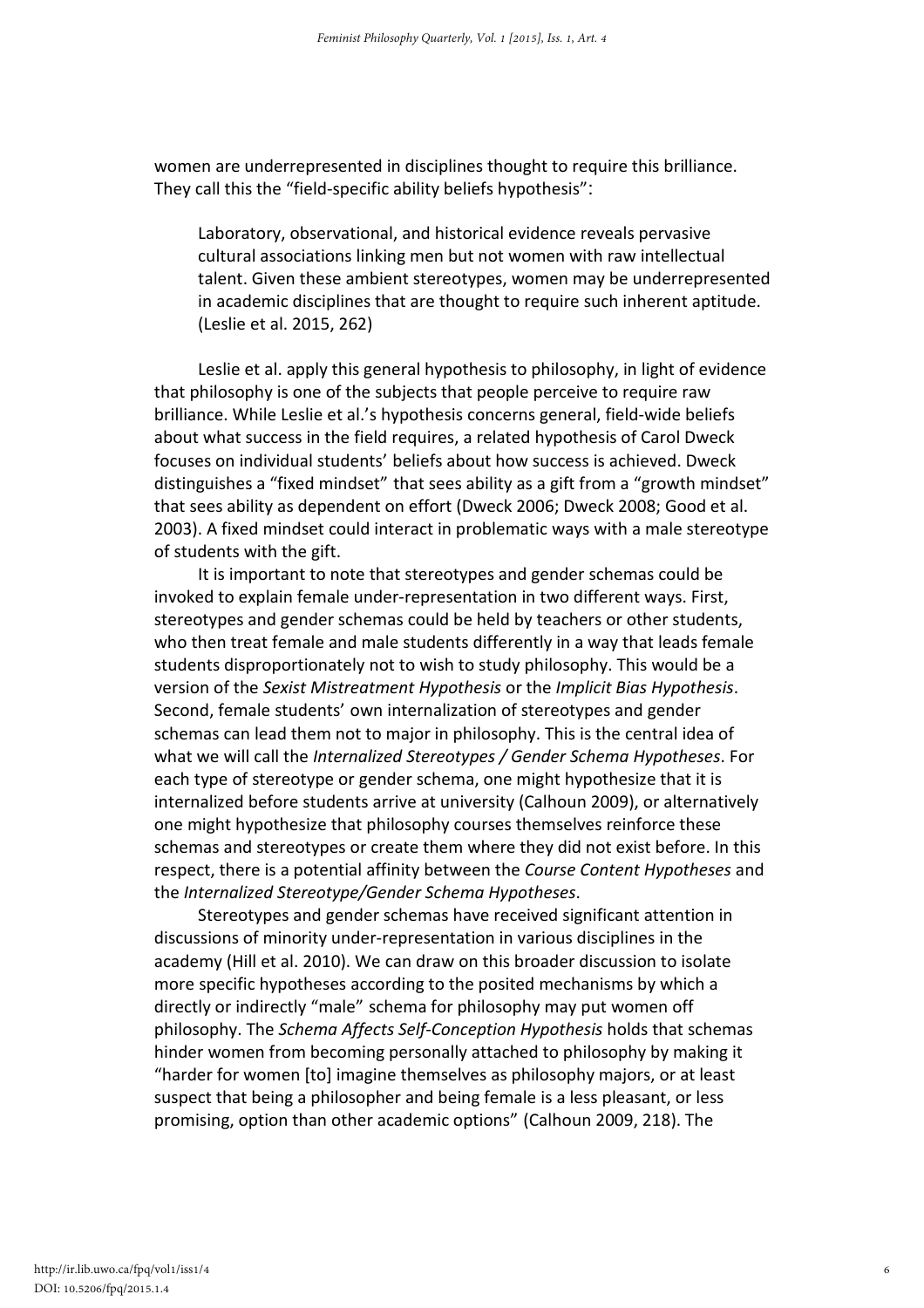Schema Affects Confidence Hypothesis claims that schemas bias people into thinking that men are better at philosophy than women (Haslanger 2008, 213-4; see also Correll 2001), and this differentially affects men's and women's selfconfidence concerning philosophy. This would plausibly affect major choices since there are links between self-confidence and motivation (Bandura 1977), and between self-confidence and interest (Valiant 1998, 152). The Schema Affects Interest Hypothesis holds that schemas may affect students' interests in philosophy since enacted gender roles predict the kinds of things an individual is likely to be interested in (Barak et al. 1991; Lupart et al. 2004; Steele and Barling 1996). Moreover, research on the psychology of interest suggests a strong correlation between interest and the extent to which students enjoy learning, their cognitive processing, and their vocational choices (Hidi 1990; Krapp 1999; Schiefele 1991; Tobias 1994). This research suggests that interest may be a central factor guiding the attitudes of a student toward a particular area of education. The Schema Affects Standards Hypothesis is that a male schema for a subject can lead female students to hold themselves to higher standards then male students, to devalue their abilities relative to male students, and to choose academic career paths on the basis of their assessment of these abilities. For instance, Shelley Correll found that where participants are exposed to the belief that males are better at a task, and those participants are then asked to perform that task, "men use a more lenient standard to infer ability and assess their task competence higher than women" (Correll 2004, 108). Similarly, under these conditions male participants assess their abilities higher than female participants even when they receive the same score, and male participants have higher aspirations than female participants for careers requiring this task. The Schema Affects Popularity Hypothesis is that schemas may result in women who are successful at "male" activities being considered less likeable (Hill et al. 2010, xvi). In turn, concerns with likability may have some effect on major choice. The Stereotype Threat Hypothesis is that schemas can give rise to "stereotype threat" which is the threat "of being viewed through the lens of a negative stereotype or the fear of doing something that would confirm that stereotype" (Hill et al. 2010, 38-39, citing Steele and Aronson 1995). Stereotype threat could affect underrepresentation in that it can hinder students' performances in class and on tests (Saul 2013). It could also create anxiety in students, which leads them to avoid the subject (McKinnon 2014; Schouten 2015). Lastly, the Schemas Make Sexism Representative Hypothesis is that a schema could interact with the Sexist Mistreatment Hypothesis. For example, a schema that codes the philosophy discipline male could lead female students who experience sexism to see this as representative of the discipline, and representative sexism may be significantly more discouraging than an isolated incident of sexism (Calhoun 2009).

The last remaining hypothesis is what we will call the Impractical Subject Hypothesis. According to this hypothesis, female students are disproportionately put off majoring in philosophy because they choose majors in order to pursue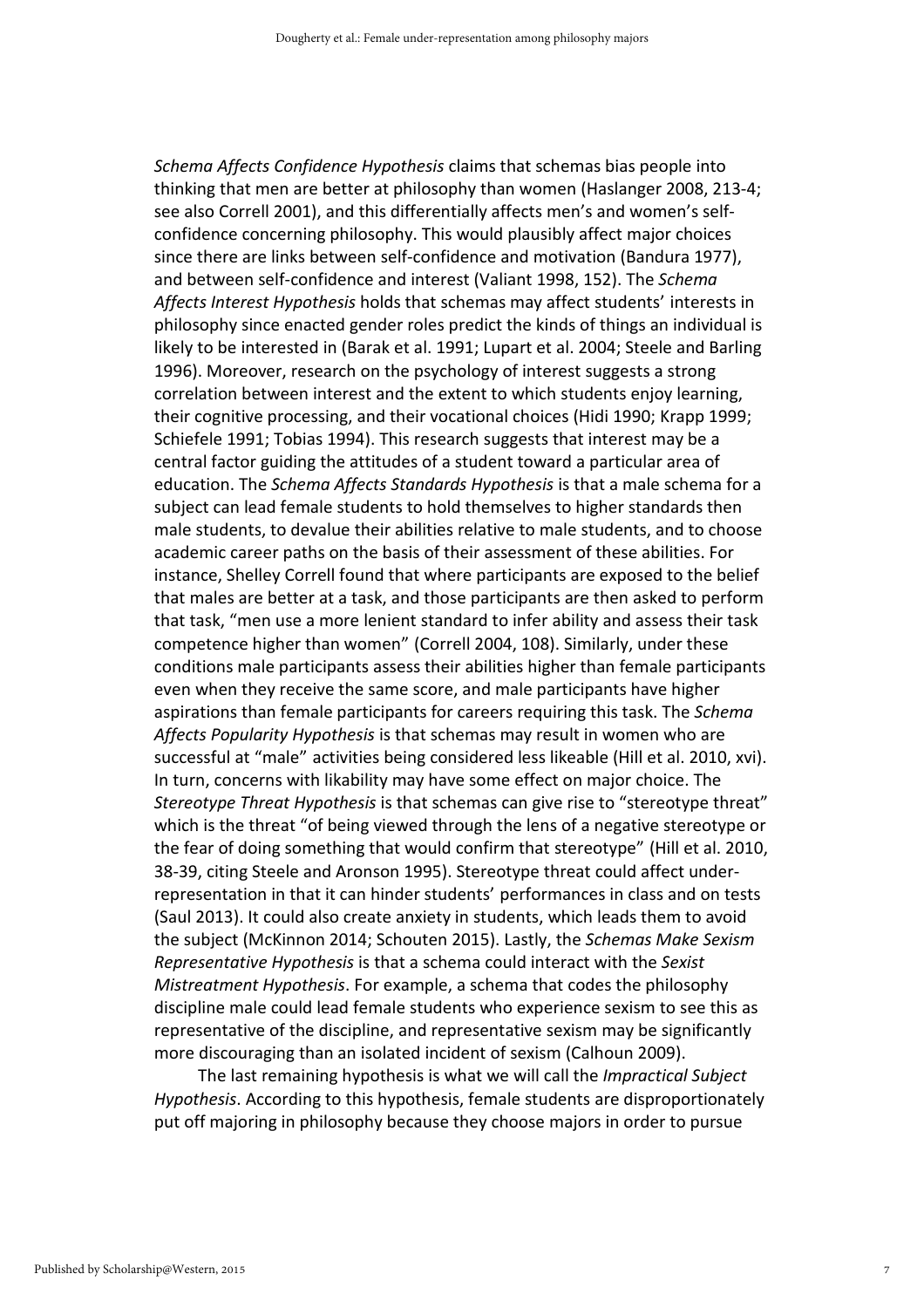certain goals, and they judge philosophy is unhelpful for pursuing these goals. These goals could include either getting a job or gaining the training that would allow them to make a difference to the world.<sup>6</sup> There are two possible mechanisms behind this hypothesis. First, female students might tend to believe that philosophy is less useful for getting a job or achieving another type of goal than male students do. Second, female and male students may have the same beliefs about how useful philosophy is for achieving various goals, but may have different goals that they are pursuing in their undergraduate education. For example, female students might have a stronger preference than male students have for pursuing an education that helps them make a difference to other people's lives after university.<sup>7</sup> Alternatively, they may have career goals that are influenced by a gender-structured workforce (Calhoun 2015). This gendered preference could be the result of gender schemas, or it could have been produced by male and female students' having had different experiences prior to university.

#### 3. A Chronological Taxonomy of the Hypotheses

In the last section, we created five loose groupings of the hypotheses according to salient similarities between them. We did so in the hope that this makes the overall picture of the literature more accessible. That said, we want to highlight the fact that there are other ways of carving up the hypothesis space. Ultimately, we think that there is no taxonomy that is best simpliciter. Rather some typologies are more or less useful for different theoretical purposes. Here we wish to flag a reasonably coarse-grained chronological taxonomy that we think is helpful for some investigatory strategies that are relatively easy to carry out and that may help direct the focus of future research.

The chronological taxonomy that we propose categorizes hypotheses according to their stance on (a) the stage of students' careers at which the causes of female under-representation occur; and consequently their predictions about (b) the stage of students' careers at which representation of women

<sup>6</sup>  $6$  This hypothesis might be combined with the hypothesis that women are less inclined than men to take unfamiliar subjects, such as philosophy. In particular, it may be that women are less inclined to major in subjects when they are unfamiliar with the criteria for success in these subjects. The Unfamiliar Subject Hypothesis has not been proposed in the literature, and so we do not include it in our survey of the literature. But it has been suggested to us informally in conversation. By itself, it appears unpromising giving patterns of gender representation across all the disciplines in the academy. But Sara Mrsny has suggested to us that it might be more promising when combined with the Impractical Subject Hypothesis. 7

 $7$  Thanks to Cheshire Calhoun for emphasizing this point.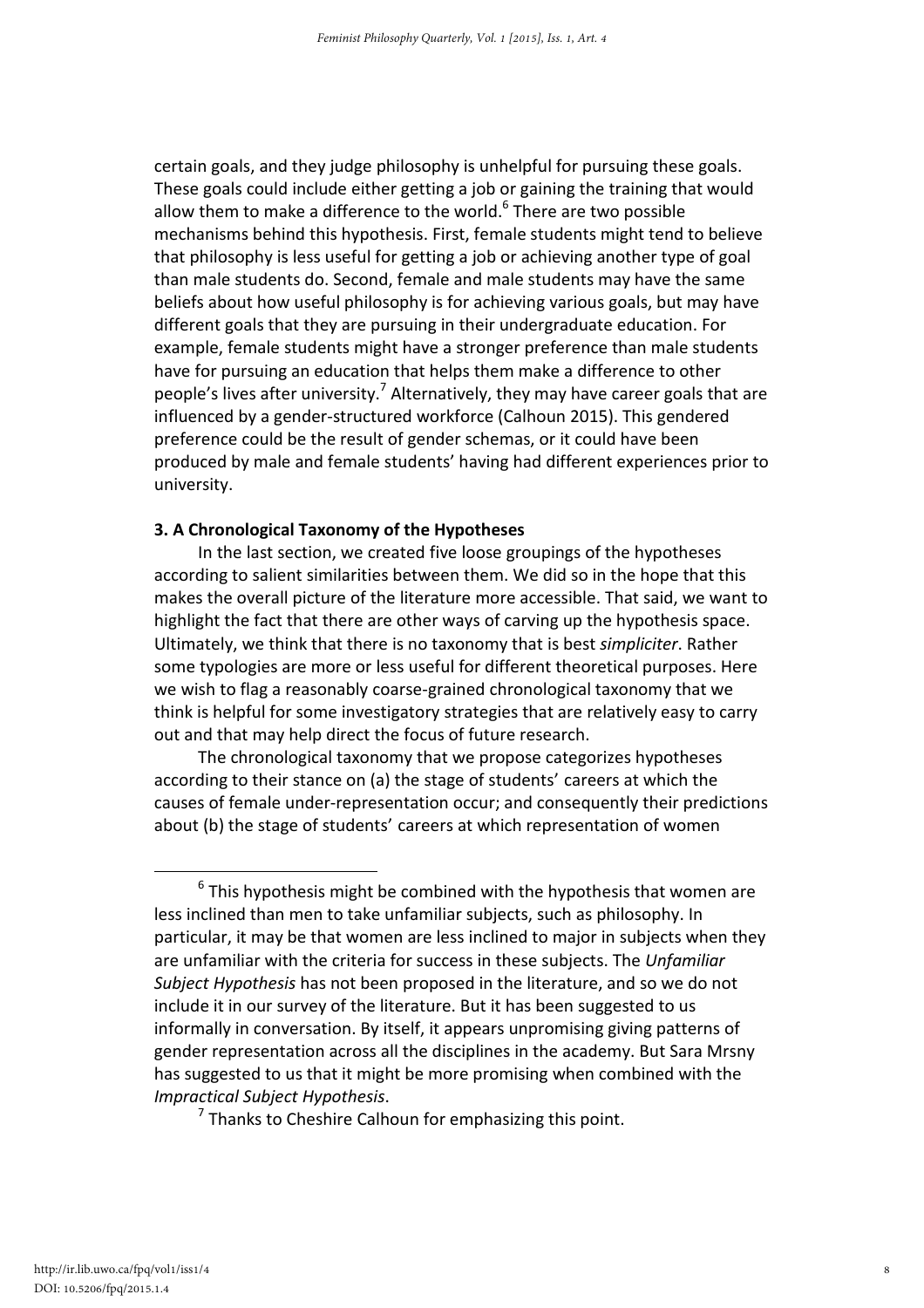among intending or actual philosophy majors decreases. Obviously, female under-representation among philosophy majors is the result of students' decisions about which subjects to major in. So we can ask when, according to each hypothesis, the students would have experienced the various effects that might have influenced these decisions. In particular, we can ask whether these effects would have occurred before students arrived at university or during their time at university. Moreover, hypotheses postulate various causes of these effects. We can similarly ask when these causes might have occurred, and whether they would have occurred before or after students' arrival at university. Accordingly, we can group hypotheses according to the timing of the causes and effects that they postulate.

If we adopt this approach, then we should distinguish three types of hypothesis according to each hypothesis' causal structure. First, there are hypotheses that postulate (proximate<sup>8</sup>) causes that occur before students arrive at university and that lead to under-representation of women among prospective students who intend to major in philosophy before they even arrive at university. An example of such a hypothesis would be the claim that prior to university, female students internalize a gender schema that codes philosophy as male, which makes them less likely to major in philosophy before they have arrived at university. Given that these hypotheses postulate causes before students arrive at university, let us call these Pre-University Cause(s) Hypotheses. Such views also hold that the relevant effect of these causes—women being less likely to major in philosophy—already occurs before entry to university. So for this reason let us categorize these as Pre-University Effect Hypotheses.

Second, there are hypotheses that postulate some causes that occur before students arrive at university, and other causes that occur after students arrive at university. These hypotheses maintain that the interaction of these causes discourages women from majoring in philosophy. An example would be the hypothesis that posits the following two causes: (a) before university women and men are socialized in such a way that women tend to have a stronger dislike of aggressive argumentation than men; and (b) at university, students discover that philosophy classes involve aggressive argumentation. As a result of the interaction of these causes, women end up less inclined to major in philosophy than men—an effect that occurs during their university experience. Since these

<sup>8</sup>  $8$  By focusing on proximate causes, we leave open the question of where more distal causes are located. For example, it may be that academic philosophers' actions within universities causally contribute to a gender schema in society, which students adopt before university. If so, then the distal cause would be academics' actions within the university, but the proximate cause would be the student's internalization of the schema before they arrive at university.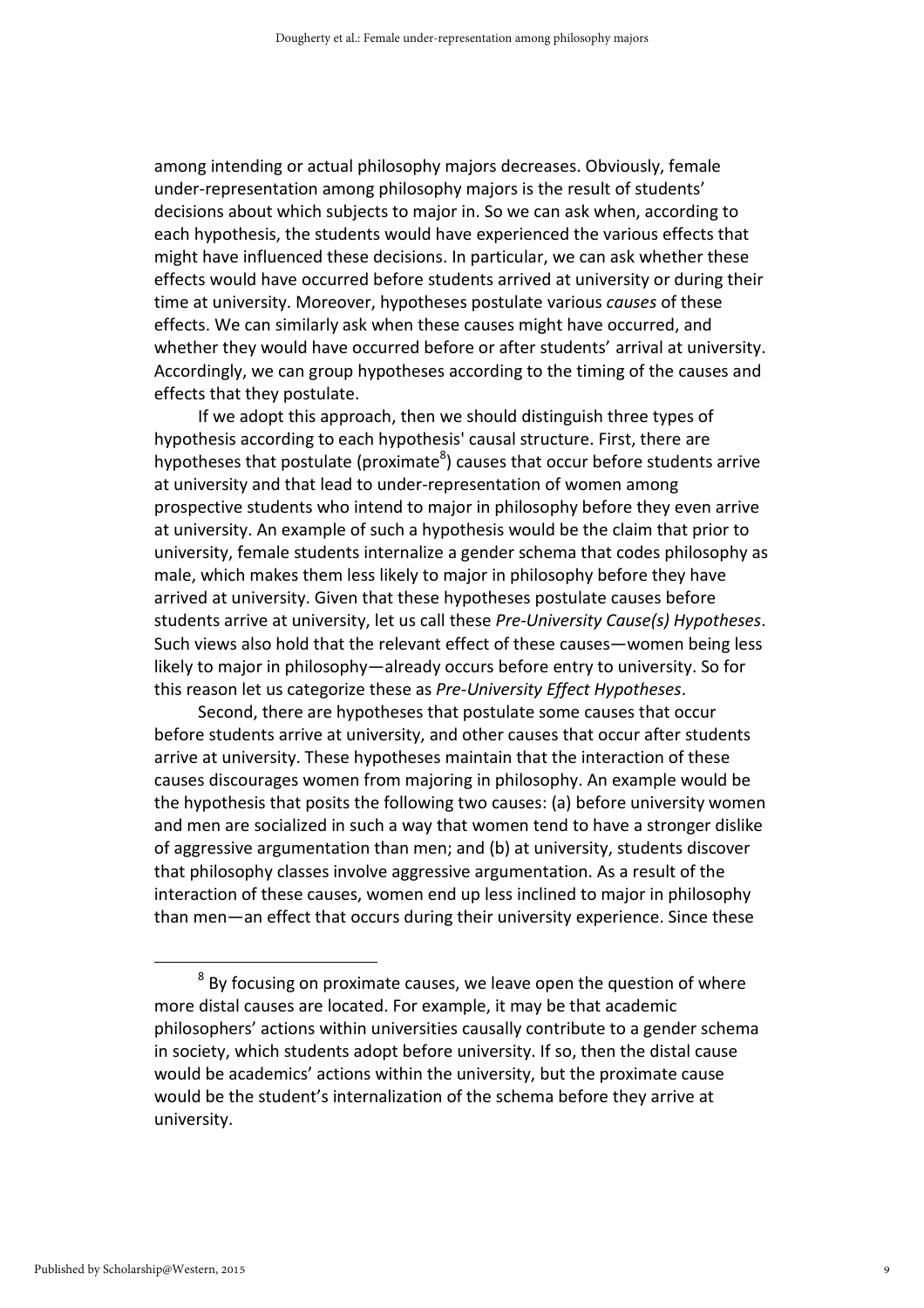hypotheses point to a mixture of pre-university causes and causes in the classroom, let us call these Mixed Causes Hypotheses. Because these hypotheses postulate causes that occur after students have arrived at university, these hypotheses predict an increase in female under-representation that would also occur after students have arrived at university. To capture this, let us call them Classroom Effect Hypotheses.

The third type of hypothesis postulates only causes that occur during students' university experiences. An example would be the hypothesis that women and men similarly dislike being victims of sexual harassment (we may suppose) but that victims of sexual harassment in philosophy at university are disproportionately female. Since these hypotheses posit causes that occur only after students arrive at university, let us call these the Classroom Cause(s) Hypotheses. Like hypotheses of the second type, hypotheses of the third type postulate that women's representation in philosophy decreases during their time at university. Consequently, they are also Classroom Effect Hypotheses.

We can represent this tri-partite taxonomy in Table 1:

|                                                                                                              | Category 1                 | <b>Category 2</b>                                    | Category 3            |
|--------------------------------------------------------------------------------------------------------------|----------------------------|------------------------------------------------------|-----------------------|
| <b>Name of category</b><br>by cause                                                                          | Pre-University<br>Cause(s) | <b>Mixed Causes</b>                                  | Classroom<br>Cause(s) |
| <b>Name of category</b><br>by effect                                                                         | Pre-University<br>Effect   | <b>Classroom Effect</b>                              |                       |
| Stage at which<br>proximate causes<br>occur                                                                  | Before university          | Some before<br>university; some<br>during university | During university     |
| <b>Stage at which</b><br>female under-<br>representation<br>increases among<br>intending or<br>actual majors | Before university          | During university                                    | During university     |

Table 1: Tripartite taxonomy of hypotheses according to their causal structure

The point of this taxonomy is of course to fit specific hypotheses into it. A complication is presented by the fact that for some of the aforementioned hypotheses, it is possible to formulate more specific versions that fit into one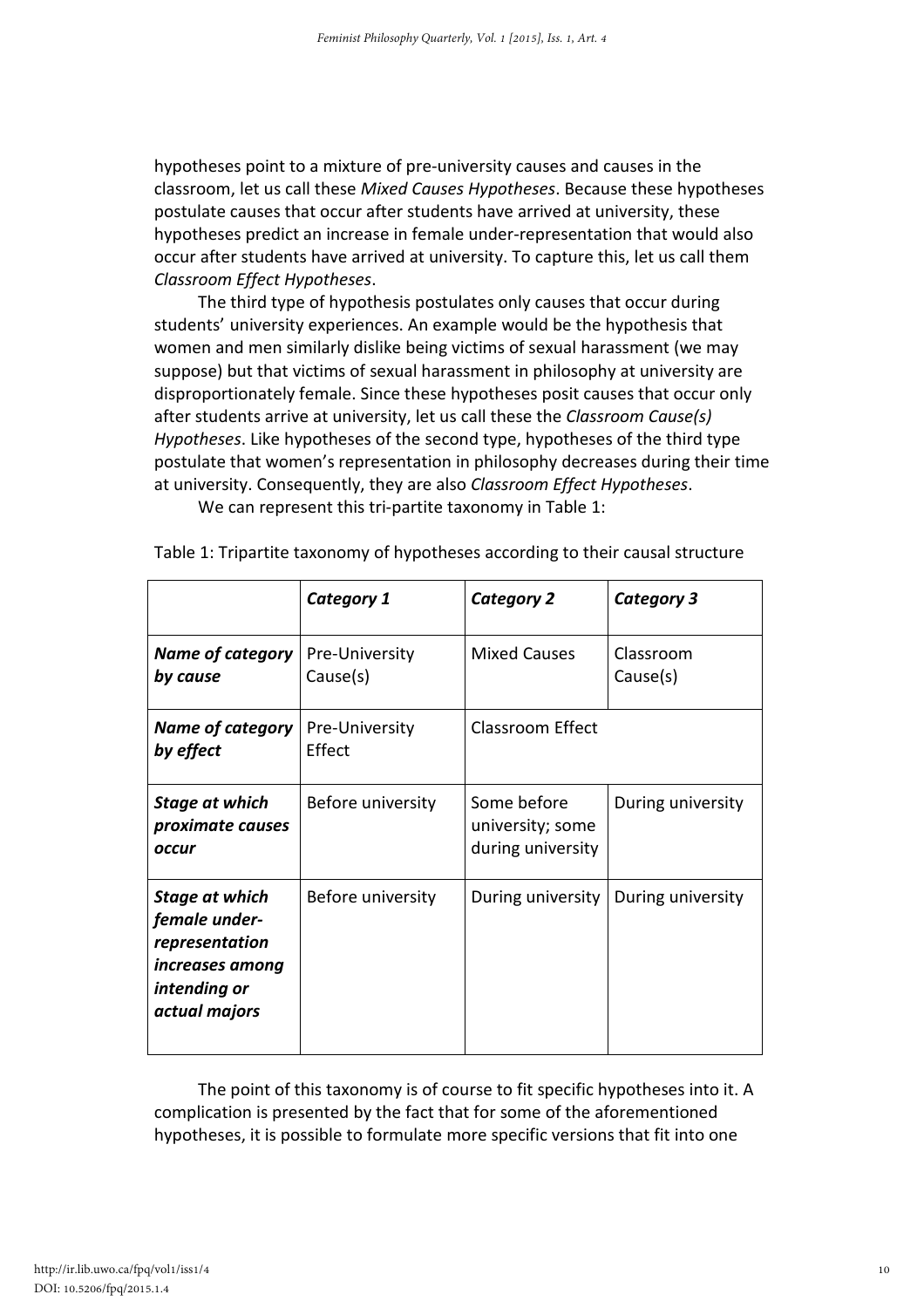category and other more specific versions that fit into another category. For example, as we noted, the Internalized Stereotype/Gender Schema Hypotheses could either claim that the schema is internalized before university or during classroom experience. Consequently, variants of these hypotheses can fit into more than one column. Incorporating this complexity, the resulting chronological taxonomy is as follows:

Table 2: Locations of female under-representation hypotheses within the tripartite causal taxonomy

| <b>Hypothesis</b>                                                                                                                                                                                                        | <b>By Cause</b>                           | <b>By Effect</b>        |
|--------------------------------------------------------------------------------------------------------------------------------------------------------------------------------------------------------------------------|-------------------------------------------|-------------------------|
| <b>Course Content Hypotheses</b><br>The substance and presentation<br>of philosophy courses increases<br>female under-representation<br>(Role Model Hypothesis; Subject<br>Matter Hypothesis)                            | Classroom Cause or<br><b>Mixed Causes</b> | <b>Classroom Effect</b> |
| <b>Teaching Methods Hypotheses</b><br>The way philosophy courses are<br>taught increases female under-<br>representation<br>(Gendered Intuitions Hypothesis;<br>Learning Styles Hypothesis;<br>Implicit Bias Hypothesis) | <b>Mixed Causes</b>                       | <b>Classroom Effect</b> |
| <b>Hostile Atmosphere Hypotheses</b><br>The social atmosphere of<br>philosophy education increases<br>female under-representation<br>(Coping Methods Hypothesis;<br>Sexist Mistreatment Hypothesis)                      | Classroom Cause or<br><b>Mixed Causes</b> | <b>Classroom Effect</b> |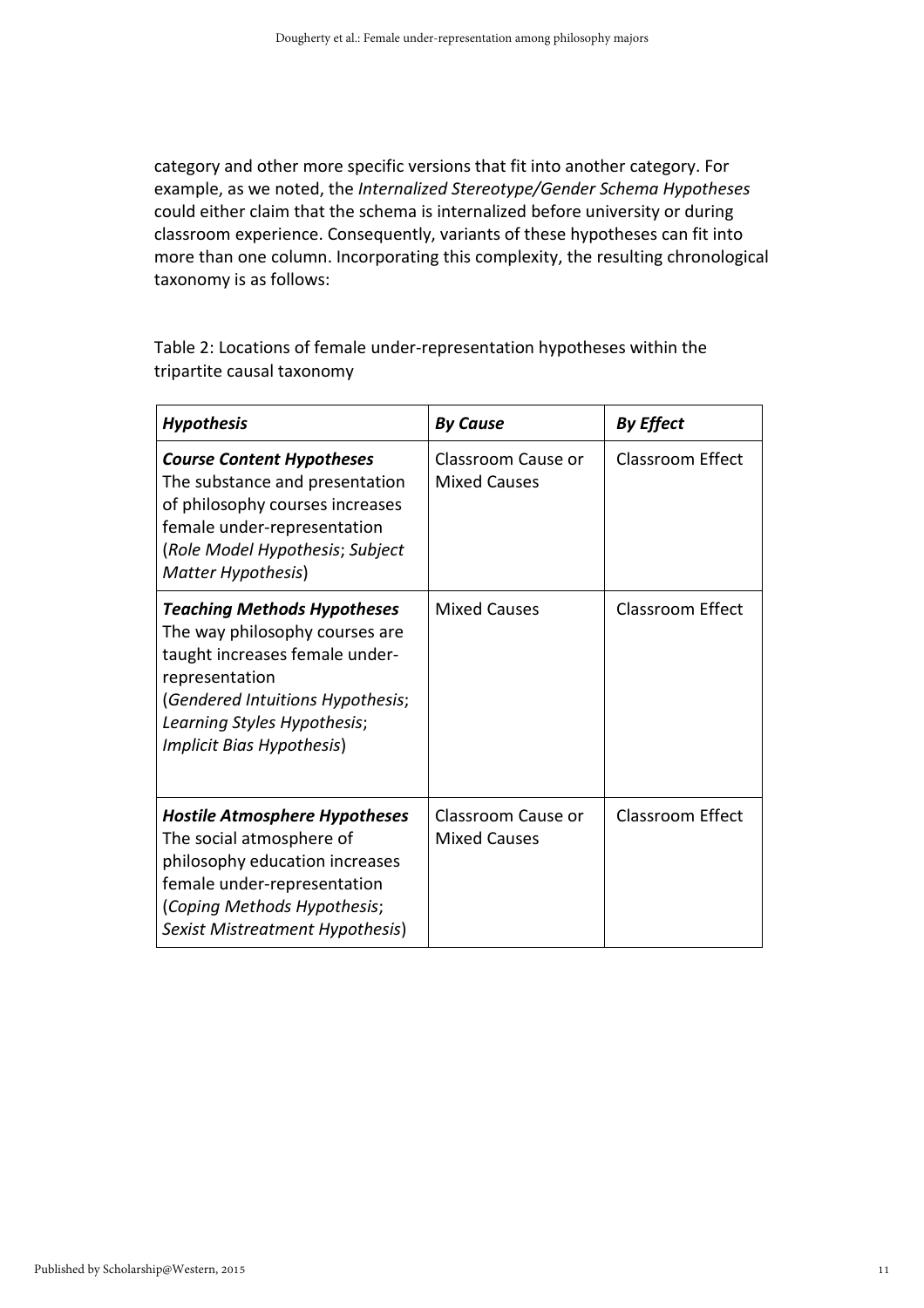| Stereotype/Gender Schema<br><b>Hypotheses</b><br>Female students' internalization<br>of gender schemas increases<br>female under-representation<br>(Schema Affects Self-Conception<br>Hypothesis; Schema Affects<br>Confidence Hypothesis; Schema<br>Affects Interest Hypothesis;<br>Schema Affects Standards<br>Hypothesis; Schema Affects<br>Popularity Hypothesis; Stereotype<br>Threat Hypothesis; Schema Make<br>Sexism Representative<br>Hypothesis) | Pre-University Cause,<br>Mixed Causes, or<br>Classroom Cause | Pre-University<br>Effect or<br>Classroom Effect         |
|------------------------------------------------------------------------------------------------------------------------------------------------------------------------------------------------------------------------------------------------------------------------------------------------------------------------------------------------------------------------------------------------------------------------------------------------------------|--------------------------------------------------------------|---------------------------------------------------------|
| <b>Impractical Subject Hypothesis</b><br>Female students' judgments that<br>philosophy is unhelpful for<br>achieving their life goals increases<br>female under-representation                                                                                                                                                                                                                                                                             | Pre-University Cause,<br>or Mixed Causes                     | Pre-University<br>Effect, or<br><b>Classroom Effect</b> |

A key reason why the chronological taxonomy is helpful is that it facilitates the following investigatory strategy. First, it is possible to investigate students' intentions to major at the beginning of university. Only the Pre-University Effect Hypotheses predict that there will be female under-representation at this stage. So if there is under-representation at this stage, then that would mean that one of these hypotheses posits a cause that is part of the overall explanation of under-representation. Consequently, one way to test the Pre-University Effect Hypotheses is simply to investigate students' intentions to major at the start of university. Meanwhile the Classroom Effect Hypotheses predict that female under-representation will significantly grow during undergraduates' careers. So if there is an increase in female under-representation among students intending to major after the start of university, then that would mean that one of the Classroom Effects Hypotheses posits a cause that is part of the overall explanation of female under-representation. To test these hypotheses, one could investigate students' intentions to major and their decisions to major at different points in their undergraduate careers. In the grander scheme of things, these investigations are relatively easy and cheap to conduct. These investigations would not isolate a single specific hypothesis, but the results from them would help us direct the focus of future research investigations onto a subset of all the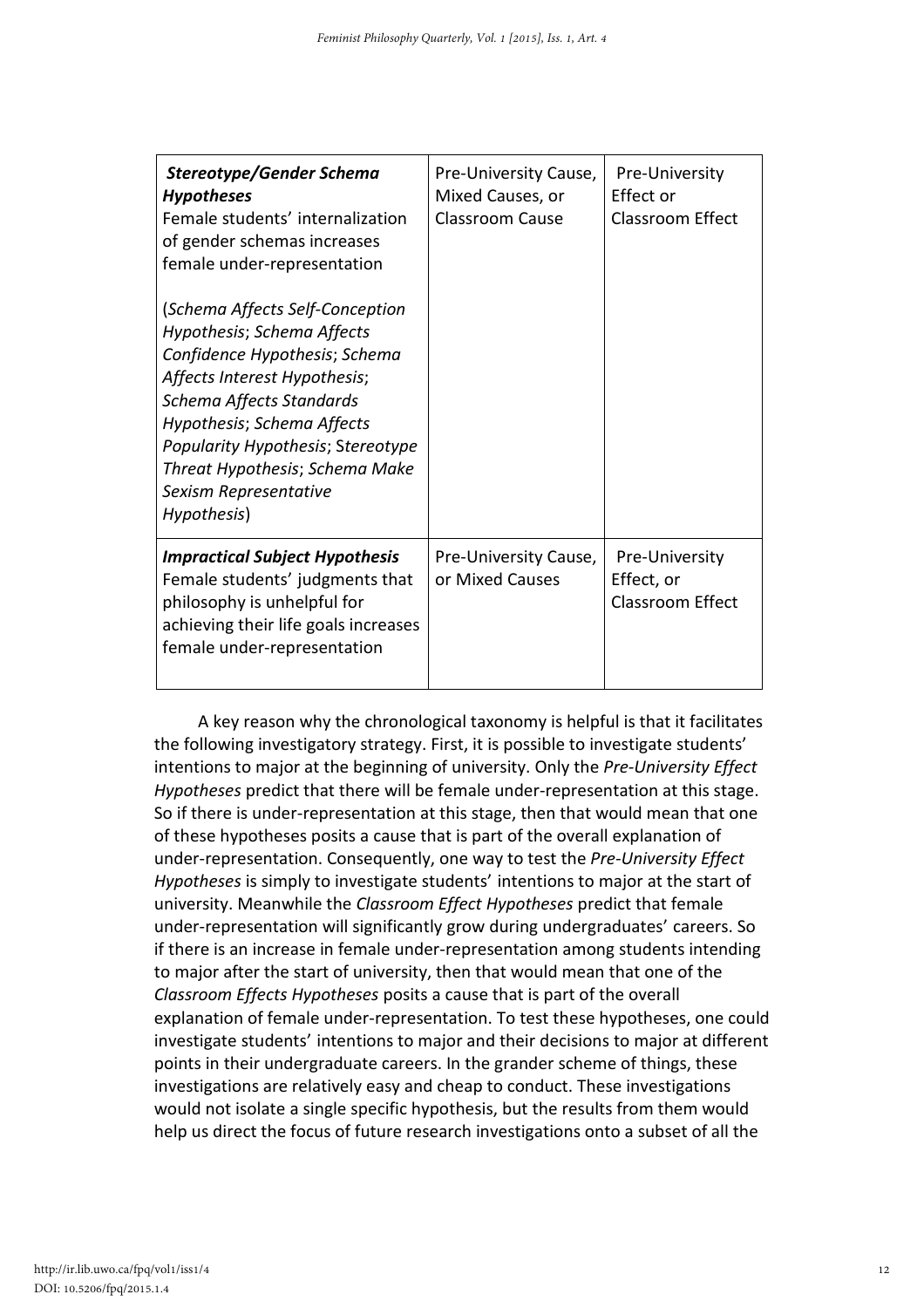hypotheses in the literature.

#### 4. Evidence for and Against the Hypotheses

What evidence is there for and against these hypotheses? Some of the previous hypotheses have been suggested on the basis of philosophers' personal experience as students and teachers. While this testimony is valuable for shaping inquiry into the issue, there are limits to how much light it can shine. $9$ Sometimes, different philosophers' testimonies conflict (e.g., about whether an aggressive argumentative style in philosophical discussion is a cause of female under-representation in philosophy). Moreover, it is hard to know the degree to which any single piece of testimony is representative of women's experience in general. Relatedly, testimony does not provide much insight into how the explanatory power of different hypotheses compare. So while we consider testimony a valuable part of the inquiry into female under-representation, we suggest that where possible it should be supplemented by empirical inquiry. In what follows, we survey the evidence of which we are aware, both from other disciplines and from philosophy.

#### 4.1 Indirect Evidence from Other Disciplines

We can get indirect evidence about female under-representation in philosophy from the impressive amount of research into under-representation in other disciplines. Efforts have been focused particularly on STEM disciplines. This research has recently been surveyed in the American Association of Women's investigation into female under-representation (Hill et al. 2010). This report describes evidence that supports hypotheses that focus on stereotype threat (Steele and Aronson 1995), implicit bias (Nosek et al. 2009), self-assessment (Correll 2001; 2004), and "fixed" vs. "growth" mindsets (Dweck 2006; 2008; Good et al. 2003). Beyond this report, Morganson et al. find that social coping seeking support from others—was a more significant predictor of majoring in STEM subjects for women than for men (Morganson et al. 2010). With respect to the Role Model Hypothesis, the evidence is mixed but suggests that under certain circumstances, the role model effect can be significant (Bettinger and Long 2005; Dee 2007; Neumark and Gardecki 1996; Rask and Bailey 2002). Lastly, support for the Internalized Stereotype/Gender Schema Hypotheses can potentially be found in research that indicates that mothers' attitudes about gender-role ideology influence female undergraduates' vocational choices (Steele and Barling 1996).

 $\overline{9}$  $9$  For a collection of anecdotes see beingawomaninphilosophy.wordpress.com https://beingawomaninphilosophy.wordpress.com/.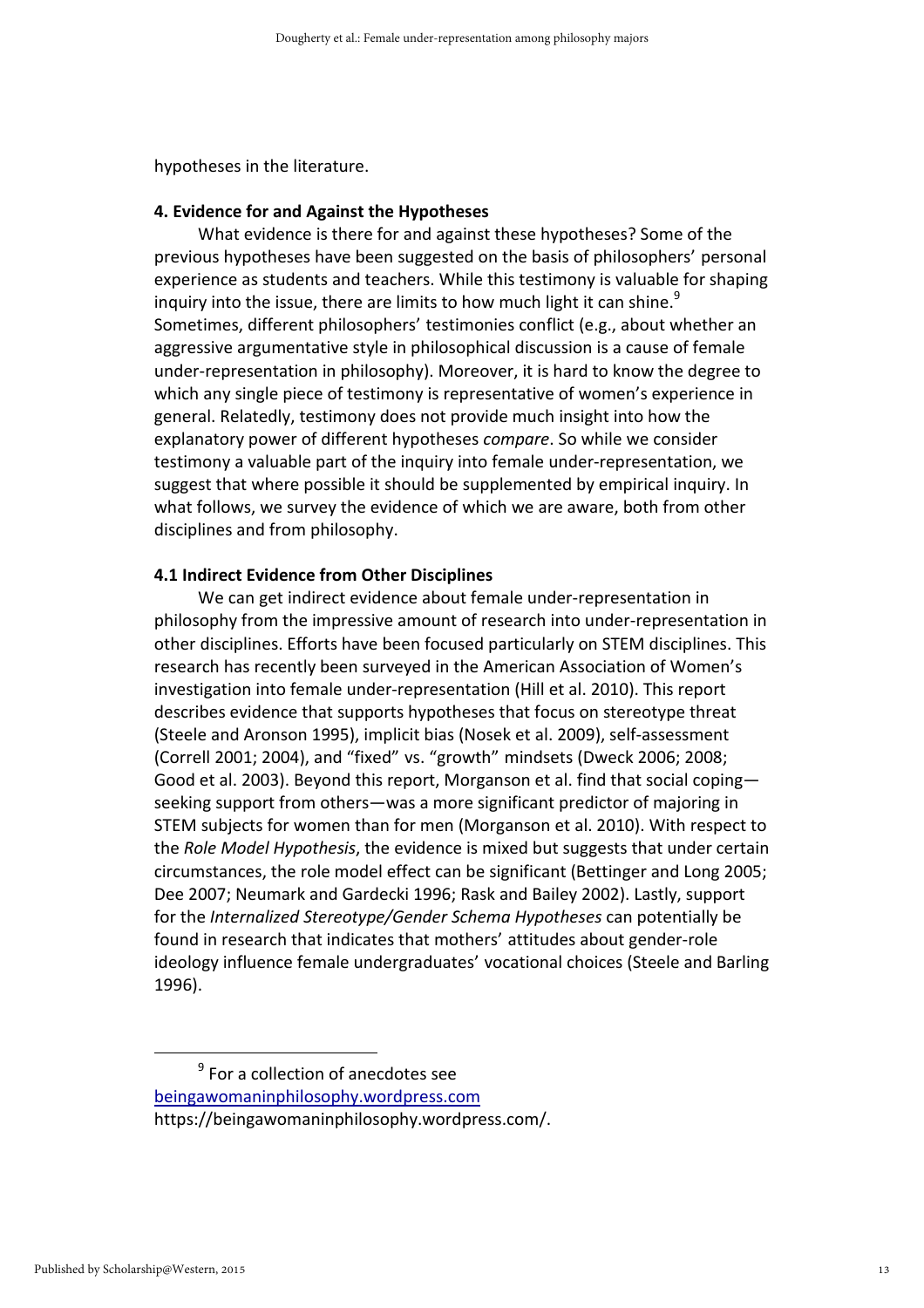#### 4.2 Experimental Philosophy

With respect to evidence that is specific to philosophy as a discipline, one source of evidence is experimental philosophy.

The first piece of experimental philosophy evidence is arguably the most controversial. Buckwalter and Stich provide support for the Gendered Intuitions Hypothesis by providing evidence from an investigation of theirs for their claim that female and male students have different philosophical intuitions (Buckwalter and Stich 2014).<sup>10</sup> However, Toni Adleberg, Morgan Thompson and Eddy Nahmias argue that Buckwalter's and Stich's statistical methodology is flawed, and state that they were unable to replicate Buckwalter's and Stich's results in their own study (Adleberg et al. 2014).<sup>11</sup> Similarly, Hamid Seyedsayamdost failed to replicate Buckwalter's and Stich's findings (Seyedsayamdost Forthcoming), as did Yuliya Chernykhovskaya in her interdisciplinary honors thesis at Rutgers University (Chernykhovskaya 2011).<sup>12</sup>

The second piece of experimental philosophy evidence concerns philosophical methodology. John Turri and Wesley Buckwalter have investigated lay-persons' preferences concerning the methodology of using thought experiments to elicit intuitions and the methodology of using empirical observation when attempting to answer certain questions that have been of interest to philosophers and psychologists (Turri and Buckwalter ms). Turri and Buckwalter found that female respondents had a significantly stronger preference than male respondents for the observational methodology over the thought experiment methodology. In addition, Turri and Buckwalter found that female respondents tended to view a question pursued by a team as more important than male respondents viewed such a question, while female and male respondents tended to view a question pursued by an individual no differently. Turri and Buckwalter note that these gender differences were statistically significant but not large, and remain neutral on how much

 $10$  To explain the chronology of this publication and the attempts to replicate its findings: an advanced draft of Buckwalter's and Stich's manuscript had been available since at least 2010.

 $11$  For further criticism of Buckwalter's and Stich's hypothesis, see (Antony 2012).

 $12$  While attempting to replicate the study of (Weinberg et al. 2001) that found evidence of variation among ethnic groups with respect to their intuitions concerning Gettier counterexamples to accounts of knowledge as justified true belief, Jennifer Nagel, Valerie San Juan and Raymond Mar found no evidence of variation in intuition by gender (Nagel et al. 2013). With respect to ethnicity, Nagel et al.'s study is one of three recent studies that fail to replicate the results of Weinberg et al. (see also Kim and Yuan 2015; Seyedsayamdost 2015).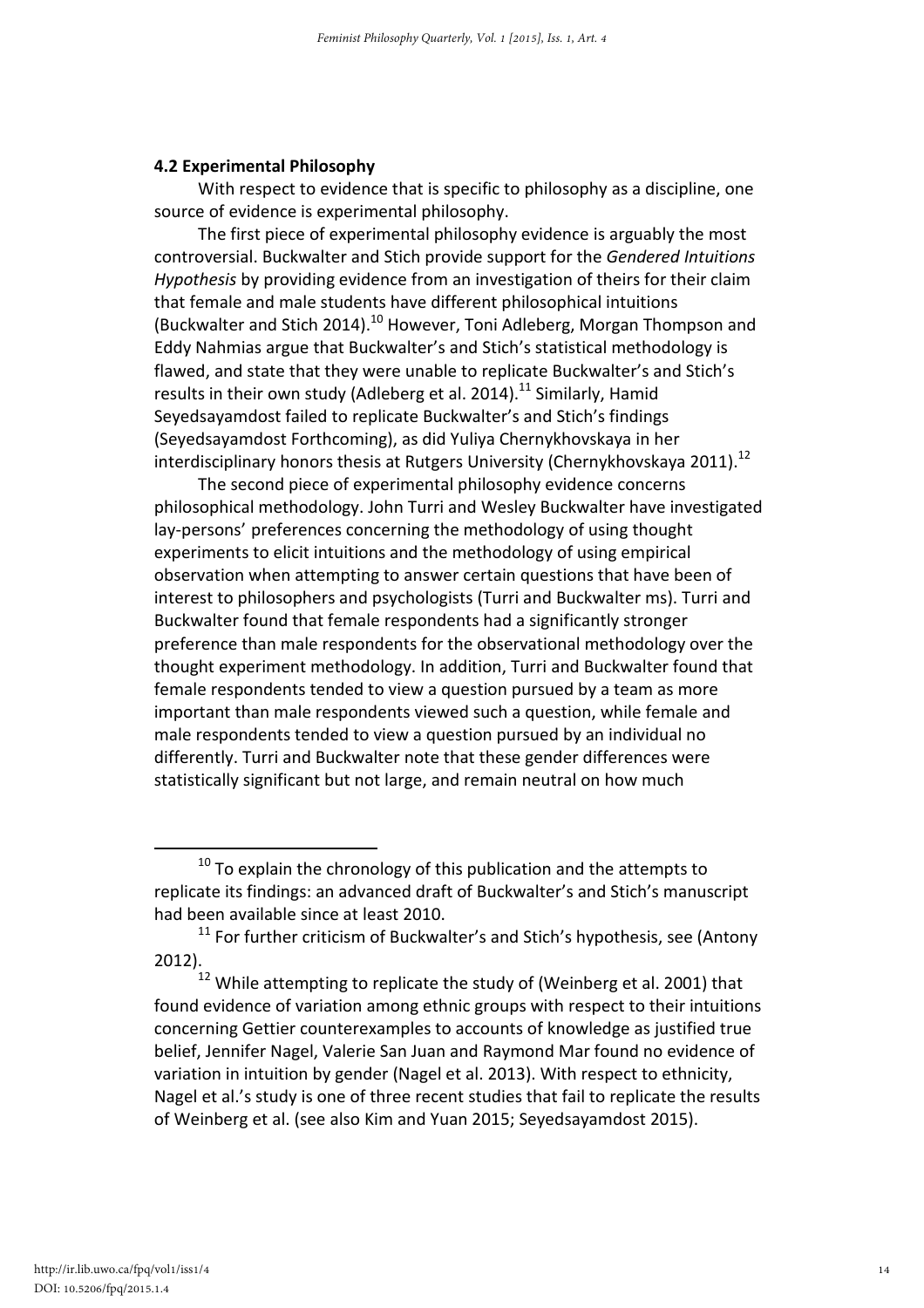importance to place on this real but small difference.<sup>13</sup> Moreover, Turri and Buckwalter do not advance or test any formal hypotheses about underrepresentation among philosophy majors. All the same, with these caveats in place, we conclude that, given the prevalence of the thought experiment methodology in undergraduate philosophy education, this evidence provides at least some support for the Learning Styles Hypothesis, although we admit it is hard to judge the strength of this support.

#### 4.3 Large Survey of Multiple Philosophy Departments in the US

The next piece of evidence comes from data that Molly Paxton, Carrie Figdor and Valerie Tiberius gathered from 32 doctoral-granting institutions and 24 liberal arts institutions in the U.S. in 2011 (Paxton et al. 2012). Paxton et al. found that there was a positive correlation between the number of women majoring in philosophy at a university and the number of female teachers at that university. This provides some support for the Role Model Hypothesis, which would predict that exposure to female teachers would increase female philosophy enrolments. In addition, this evidence provides some support for the Internalized Stereotype/Gender Schema Hypotheses. This is because the women teaching philosophy could have served as counter-stereotypical exemplars, which helped address certain problems facing women (e.g., concerning implicit bias and stereotype threat). $^{14}$ 

#### 4.4 Georgia State University Surveys of 2012 and 2013

The next piece of evidence concerns female under-representation at only one university, but yields data that is rich with detail. Morgan Thompson, Toni Adleberg, Sam Sims and Eddy Nahmias investigated the attitudes of philosophy undergraduate students at the end of an introductory philosophy class at Georgia State University in both 2012 and 2013 (Thompson et al. ms). Thompson et al. found that female students were less likely than male students to intend to major. But interestingly, their results suggested that certain classroom effects were absent. They found that students typically disagreed with the claim "I felt that the classroom discussion was too combative," with no significant gender differences in their responses to this statement—a result that provides evidence against the Adversarial Argumentation Hypothesis. Students tended to agree that students of each gender were treated with respect and that instructors attempted to involve all students in the discussion. This provides some evidence against the Sexist Mistreatment Hypothesis.

Thompson et al. did, however, find many other interesting differences.

 $13$  Thanks to Wesley Buckwalter for emphasizing this point in personal communication.

 $14$  Thanks to an anonymous reviewer for this point.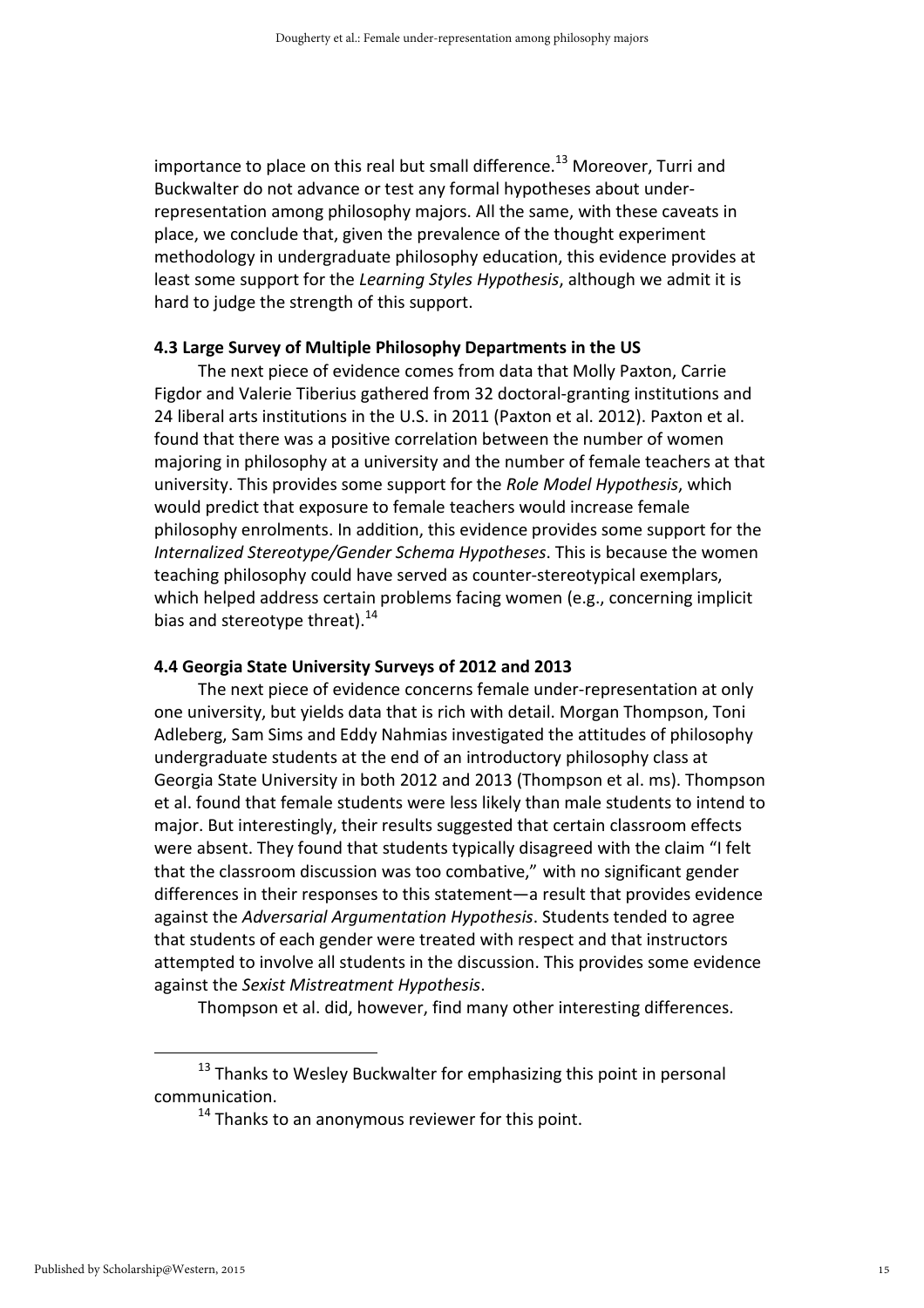Thompson et al. found that although men and women received the same grades in introductory courses, women's grades were lower relative to their overall GPA. This might suggest that female students under-performed( e.g., as the result of stereotype threat) or that they performed to their usual ability, but were under-marked (e.g., because of implicit bias of instructors). To that extent, this evidence tends to support the Stereotype Threat Hypothesis and the Implicit Bias Hypothesis. Thompson et al. found that female students were less likely than male students to agree that they would have a lot in common with typical philosophy majors or their instructors. Further, female students were less comfortable than male students when expressing their opinions, as well as when asking and answering questions. Similarly, compared to male students, female students were less confident in their abilities to talk about philosophy and do well on assessments. These results support versions of the Internalized Stereotype/Gender Schema Hypotheses that predict that female students will have these experiences. Moreover, Thompson et al. found that women had a stronger dislike of thought experiments than men, and this partly mediated their willingness to continue studying philosophy. This supports the Learning Styles Hypothesis. In addition, Thompson et al. found that women perceived philosophy to be less useful than men but the differences were not significant when corrected for multiple comparisons. Further, Thompson et al. found that for women, more than men, having a field-specific ability belief negatively correlates with identification with philosophy. Finally, Thompson et al. found that women had less strong views than men and believed their views were more similar to other students' views. Significantly, they found that both of these effects partially mediated women's "willingness to continue" studying philosophy.<sup>15</sup> This is an interesting and important result, but we do not see it providing support for or against any of the extant hypotheses in the literature. This suggests that we need either to add to the current array of hypotheses or modify one so that it predicts this difference.

Regarding the Role Model Hypothesis, Thompson et al.'s results were mixed. They found that women were more likely to view the gender and ethnic composition of syllabi to be unfair, and that this partially mediates the effect of gender on students' willingness to continue. However, Thompson et al. also found that increasing the percentage of female authors on the syllabus from roughly 10 percent in 2012 to roughly 20-30 percent in 2013 did not significantly increase female students' willingness to continue. Moreover, Thompson et al. found no correlation between the gender of the instructors and gender

<sup>&</sup>lt;sup>15</sup> In Thompson et al.'s work, "willingness to continue" is a composite measure based on the average of students' responses to the statements "I plan to take another philosophy course after this one" and "I would consider majoring in philosophy."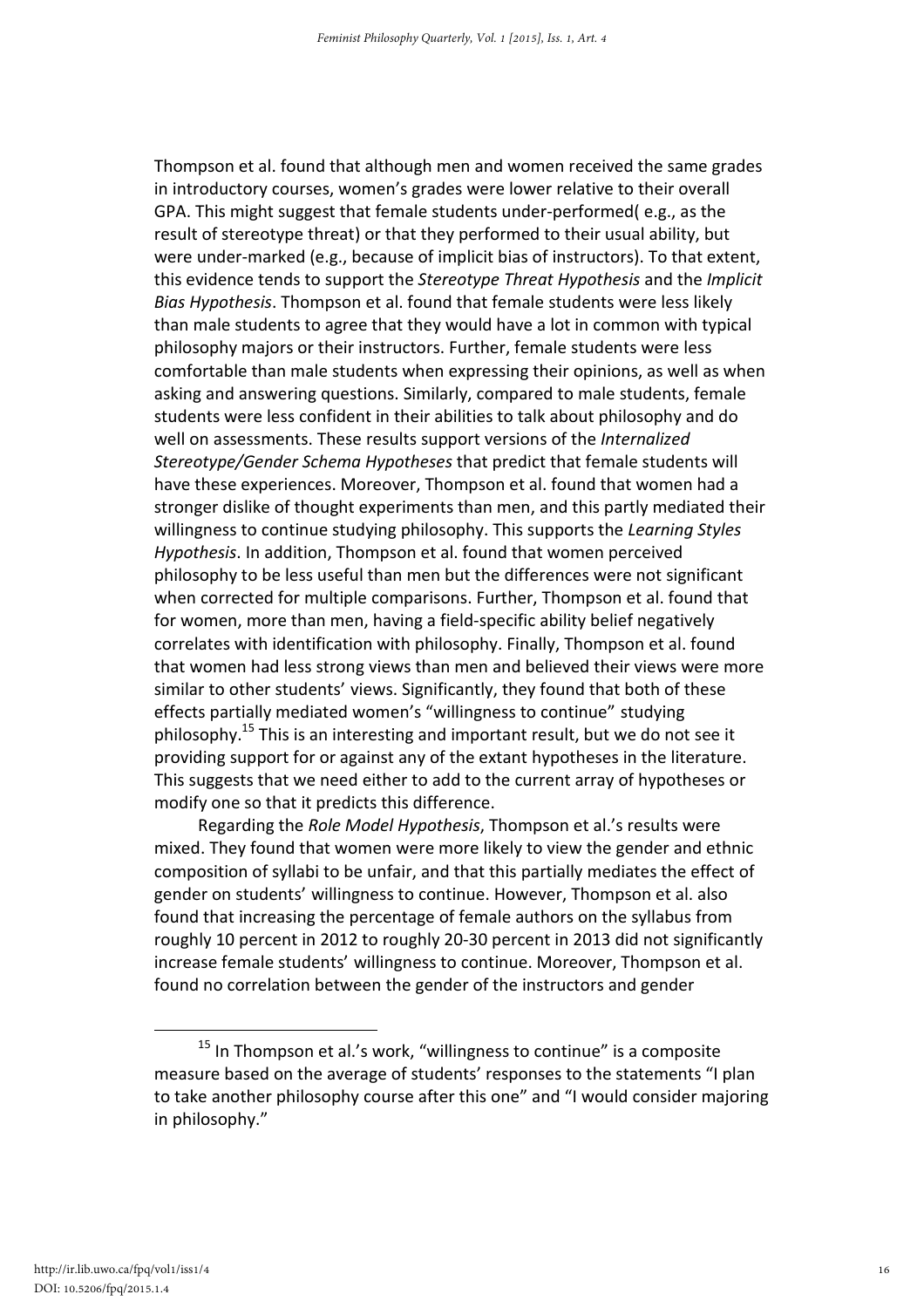differences in answers to the survey.<sup>16</sup>

In summary, we conclude that Thompson et al.'s results provide evidence against the Adversarial Argumentation Hypothesis and the Sexist Mistreatment Hypothesis, evidence for versions of the Learning Styles Hypotheses, Implicit Bias Hypothesis and Internalized Stereotype/Gender Schema Hypotheses, and mixed evidence concerning the Role Model Hypothesis.

#### 4.5 Evidence of a Pre-University Effect

Several pieces of evidence bear on the Pre-University Effect Hypotheses (i.e., versions of the Internalized Stereotype/Gender Schema Hypotheses and the Impractical Subject Hypothesis). There is a large amount of evidence that a preuniversity effect widely occurs in the United States and some evidence that it occurs in Australia. However, evidence from the UK suggests a pre-university effect is more limited there. We look at each piece of evidence in turn.

The first piece of evidence supporting the Pre-University Effect Hypotheses was identified by Cheshire Calhoun. Calhoun notes that this evidence is a "sample of one," albeit a sample that she finds "astonishing and also instructive" (Calhoun 2009, 217). Colby College keeps survey data on entering first-year students. Over the period of 1971-2002, there were 11,394 respondents, of whom 52.1 percent were female and 47.9 percent were male. 105 students indicated that they intended to major in philosophy, and among these only 29 percent were female. This gender ratio closely tracks the gender ratio of students who do major, as 28.6 percent majors were female between 1999 and 2003. In other words, there is female under-representation at the level of students who intend to major in philosophy at the very beginning of university at Colby College, and female under-representation does not grow beyond this level by the stage at which students major.

The results of the aforementioned large US survey fit with Calhoun's hypothesis (Paxton et al. 2012). This data indicates that women are underrepresented in introductory courses, composing roughly 43 percent of students on average. This initial under-representation is what a pre-university effect hypothesis would predict. Here it is significant that Calhoun hypothesizes that female students arrive at university interested in taking the odd philosophy course, but unwilling to major (Calhoun 2009). Calhoun's hypothesis would predict that women are less represented among students who arrive at university intending to major in philosophy than they are represented among students who take introductory courses. If so, the percentage of incoming students intending to major in philosophy who are female might be smaller than the 43 percent of students taking introductory courses who are female.

 $16$  When interpreting this finding, we think it is worth noting that only a small number of instructors were involved with the course.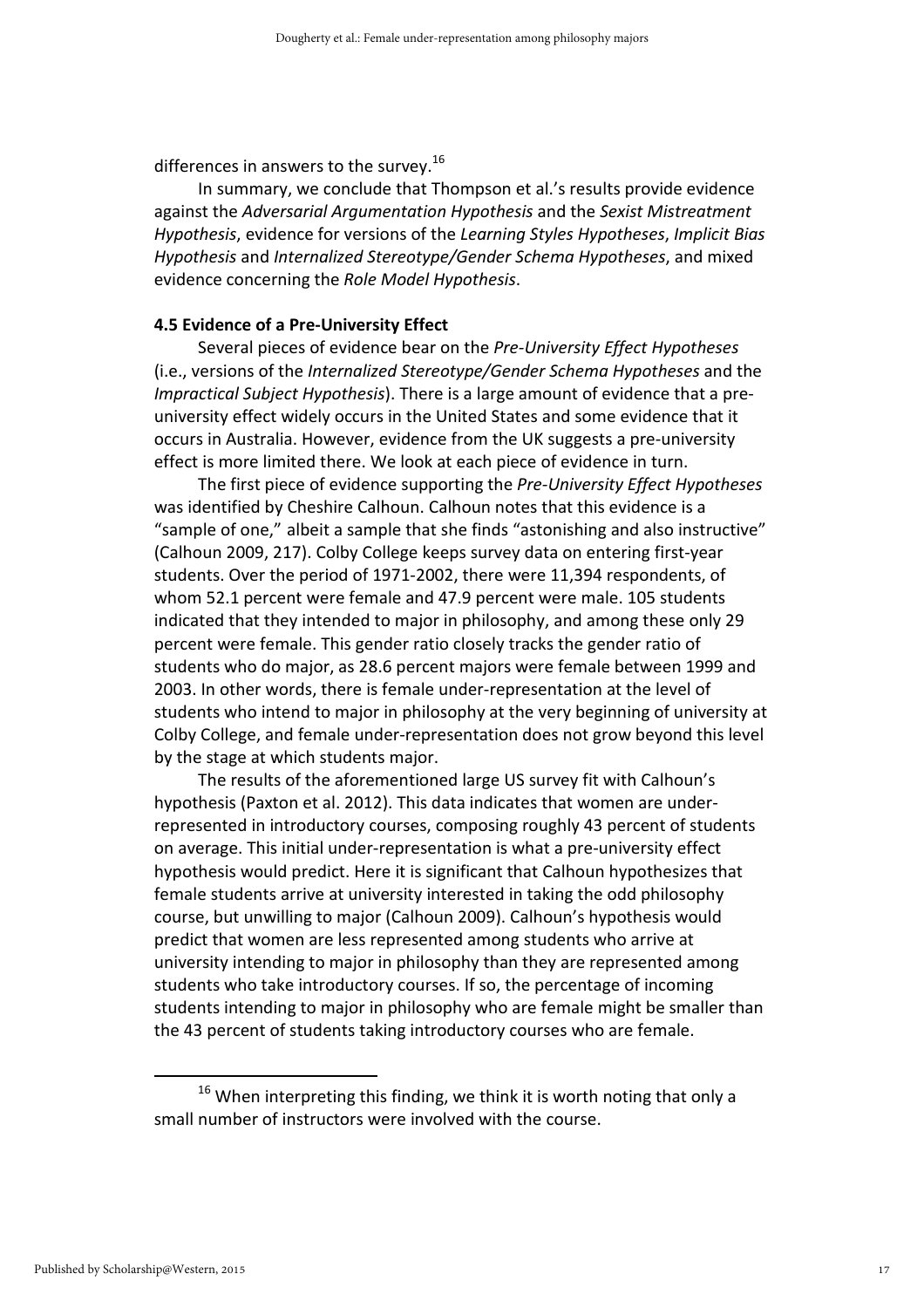The strongest evidence of a broad pre-university effect across the United States comes from data from the Higher Education Research Institute (HERI). This is currently being analyzed by Chris Dobbs (Dobbs ms).<sup>17</sup> HERI surveys incoming freshmen, and this survey includes a question concerning students' intentions to major. Dobbs found that these data indicate that women are already underrepresented among students who enter college intending to major in philosophy. Dobbs notes that the surveys were answered by only a fraction of all incoming freshmen, and his research about how to interpret the data is still in progress.<sup>18</sup> However, we are struck by the interesting fact that the percentage of women among the intending majors he reports—33.7 percent—is remarkably close to the percentage of women among actual philosophy majors found by Paxton et al. in their survey of over 50 universities, which was 35 percent (Paxton et al. 2012). This is the sort of pattern that one would expect if one of the Pre-University Effect Hypotheses were a significant part of the explanation of female under-representation.

Evidence that a similar pre-university effect is operative in Australia emerges from a study that we undertook at the University of Sydney in 2013 (Baron et al. Forthcoming; Dougherty et al. 2015). We surveyed students before and after their first philosophy course. We failed to find any evidence that this course disproportionately discouraged female students from continuing in philosophy relative to male students. In addition, we failed to find any gendered changes in students' attitudes toward philosophy. This means that we failed to find evidence that supported any of the Classroom Effect Hypotheses. More specifically, we failed to find that the course disproportionately increased female students' discomfort in class, contrary to what the Adversarial Argumentation Hypothesis and the Sexist Discrimination Hypothesis would predict. Similarly, we failed to find any evidence that confirmed the Sexist Discrimination Hypothesis' prediction that at the last lecture, female students would disproportionately say that they had been treated in an unfair or disrespectful way. Lastly, while the Learning Styles Hypothesis predicts that female students would feel that the course suited their style of learning worse than male students, in their last lecture responses, we found no gendered difference with respect to learning styles. We are cautious about inferring too much from this failure to find evidence in support of *Classroom Effect Hypotheses*. We note that it may be that a single semester is too short a time span for certain classroom effects to occur. This would particularly be the case if these effects resulted from the

<sup>&</sup>lt;sup>17</sup> The data come from Cooperative Institutional Research Program (2009).

<sup>&</sup>lt;sup>18</sup> The HERI data concerned the responses of over 2 million students (55.7 percent women) enrolling in U.S. colleges and universities. Of these, 4,838 men and 2,463 women declared philosophy as their intended major. We originally learned of Dobbs's research from (Thompson et al. ms).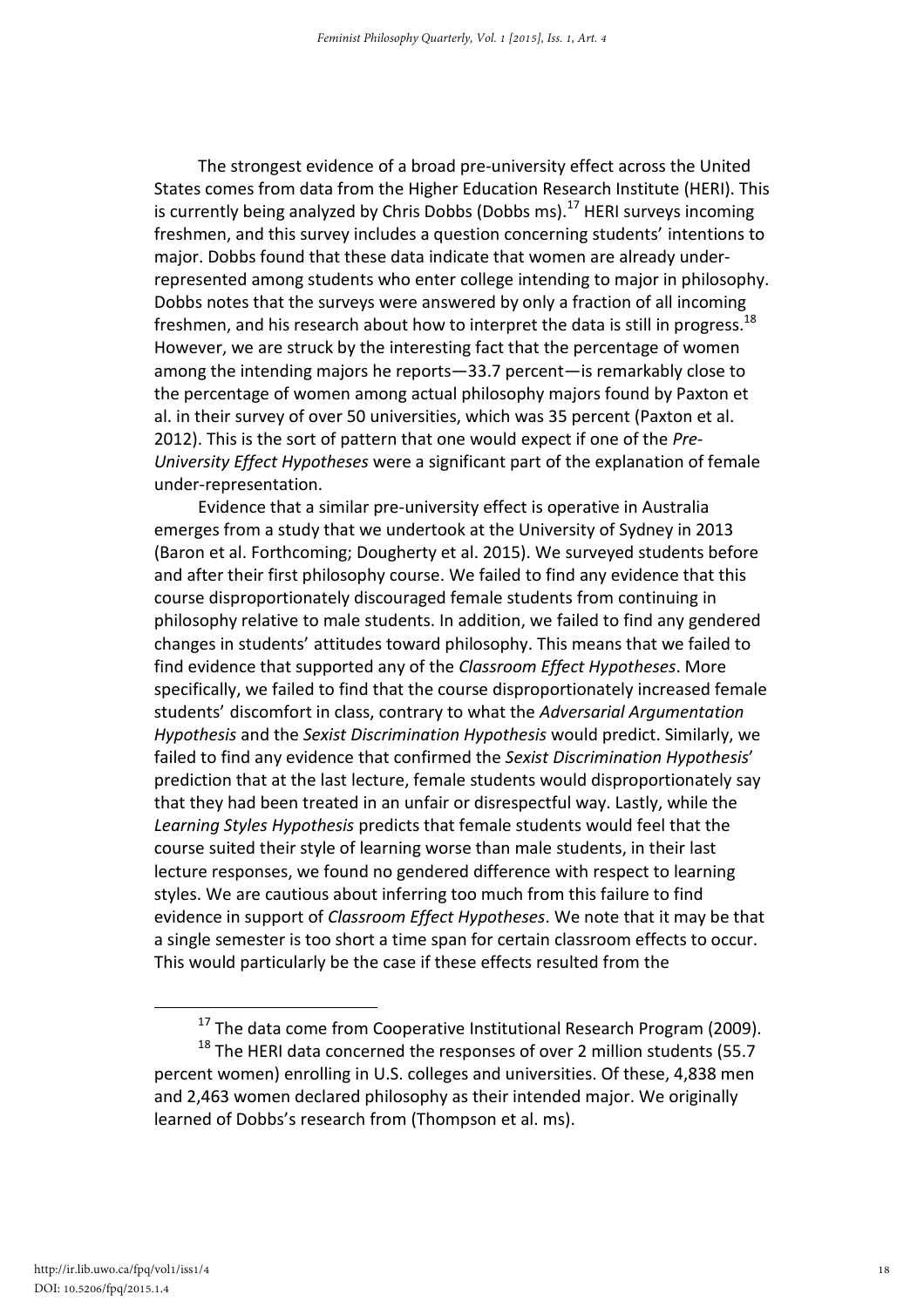accumulation of multiple "micro-inequities" that are negligible in isolation but are jointly significant (Brennan 2013). Moreover, we note that we did not attempt to test all of these hypotheses, and it may be that our survey methodology was insufficient for finding evidence of the hypotheses that we did test. Additionally, we note that the sample for the last lecture survey may not be representative of the course, since it may be that those who attend the last lecture of a course are not a random selection of course participants.

We did find evidence that existing attitudes coming into tertiary education are responsible for female under-representation at the University of Sydney. At the beginning of the course, disproportionately few female students intended to major, which strongly supports the claim that one of the Pre-University Effect Hypotheses was at work. We did not find any gendered differences with respect to how useful students considered studying philosophy for achieving their goals. This means that we found no evidence to support the Impractical Subject Hypothesis. However, we did find that at the beginning of the course female students were less interested in philosophy, were less self-confident about philosophy, were less able to imagine themselves as philosophers, and predicted they would feel more uncomfortable in philosophy classes than male students. These results supported the versions of the Internalized Stereotype/Gender Schema Hypotheses that predict gendered differences in interest, self-confidence and ability to self-conceive as a philosopher. So our data suggests that stereotypes and gender schemas may be responsible for the pre-university effect we found.

The next piece of evidence supports the view that this pre-university effect pattern is not borne out to the same degree in the United Kingdom. Helen Beebee and Jennifer Saul summarize the findings of a 2008–2011 British Philosophical Association questionnaire that was completed by 38 departments (Beebee and Saul 2011). The report found that of 1,397 undergraduates taking philosophy as part of a single honors degree, 44 percent were women, while of 2,368 taking it as a joint honors degree, 47 percent were women. These figures supply evidence of some female undergraduate under-representation, but less than the 29 percent reported by Colby College. Here it is worth bearing in mind that in the UK students choose majors before starting university, and most students stick with this pre-selected major. Therefore, the patterns of representation are largely explained by pre-university preferences (along with some transfers in and out of philosophy majors during university). When comparing the results in the US and the UK, it is worth considering transatlantic differences. In conversation, it has been suggested to us that the relatively healthy representation of women at the undergraduate level in the UK may be linked to the fact that a significant number of philosophy majors have taken a "Religious Studies" A-Level at the end of their secondary education. This would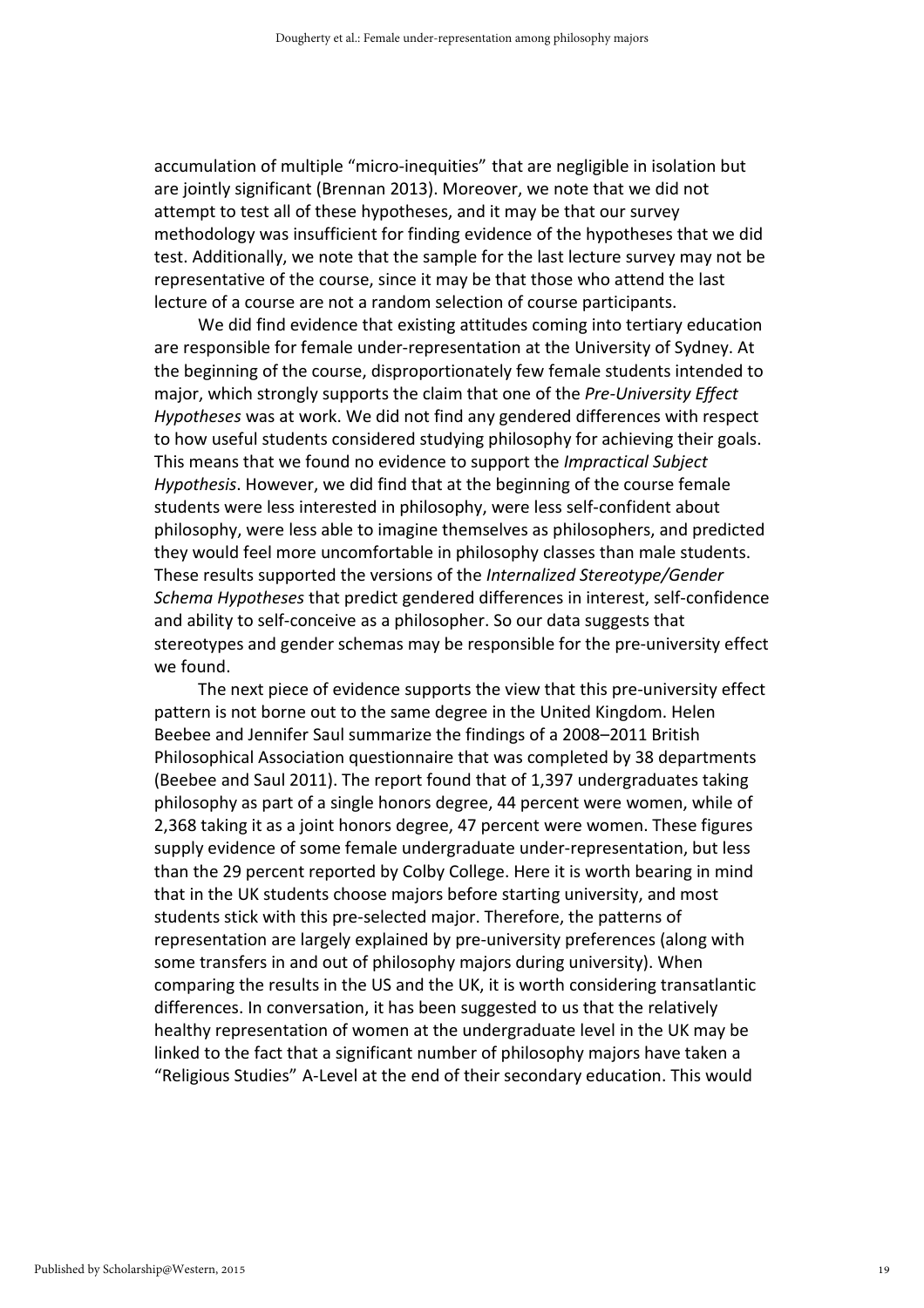be significant given that there appears to be female over-representation among students studying Religious Studies in high school.<sup>19</sup> Alternatively, it may also be that cultural differences between the UK and the US mean that, for example, a gender schema coding philosophy as male is more prevalent in the latter.

#### 4.6 Evidence for the Field-Specific Ability Belief Hypothesis

The last piece of evidence is the most recent, and arguably the most impressive in light of its breadth. In the US, Leslie et al. conducted a nationwide survey that investigated the representation of women in 30 different disciplines, including STEM disciplines and non-STEM disciplines (Leslie et al. 2015; see also Bian et al. ms; Meyer et al. ms). The survey was answered by faculty, postdoctoral fellows and graduate students at public and private research universities across the United States. Leslie et al. presented them with claims concerning what is required for success in their field (e.g., "Being a top scholar of [discipline] requires a special aptitude that just can't be taught") and asked them to indicate the extent to which they agreed with the claim, and the extent to which they believed people in their field would agree with the claim (Leslie et al. 2015, 262). These answers were averaged to produce a measure of how much the field emphasized raw talent. Leslie et al. found that the more a field valued giftedness, the fewer female PhDs there were in the field. It is worth noting that by investigating female representation at the PhD level, this research did not directly address female representation among philosophy majors, but it is at least indirectly relevant to this issue. What is particularly impressive about this research is that the hypothesis is fully general—ranging across all disciplines—and Leslie et al.'s broad investigation of 30 disciplines found confirmation of its predictions. This strikes us as powerful evidence that the Field-specific Ability Belief Hypothesis is at least a significant part of the explanation of under-representation in philosophy. The field-specific ability belief hypothesis is neutral on the mechanism whereby fieldspecific ability beliefs influence under-representation. Leslie et al. note that one potential mechanism is that these beliefs create biases in practitioners in the fields (e.g., teachers), and another mechanism is that female students internalize stereotypes of women as not being good at these disciplines. Consequently, Leslie et al.'s results lend some support to both the Implicit Bias Hypothesis and Internalized Stereotype/Gender Schema Hypotheses.

We can summarize this evidence from both the philosophy discipline and other disciplines as follows:

 $19$  A report by the Department for Education and Skills found that in 2006 GCSEs "Girls are more likely than boys to take Art and Design, Home Economics, English Literature, Drama and Religious Studies" (Department for Education and Skills 2007, 15). In the UK, GCSE exams are typically taken at age 15-16, and A-Levels are typically taken at age 17-18.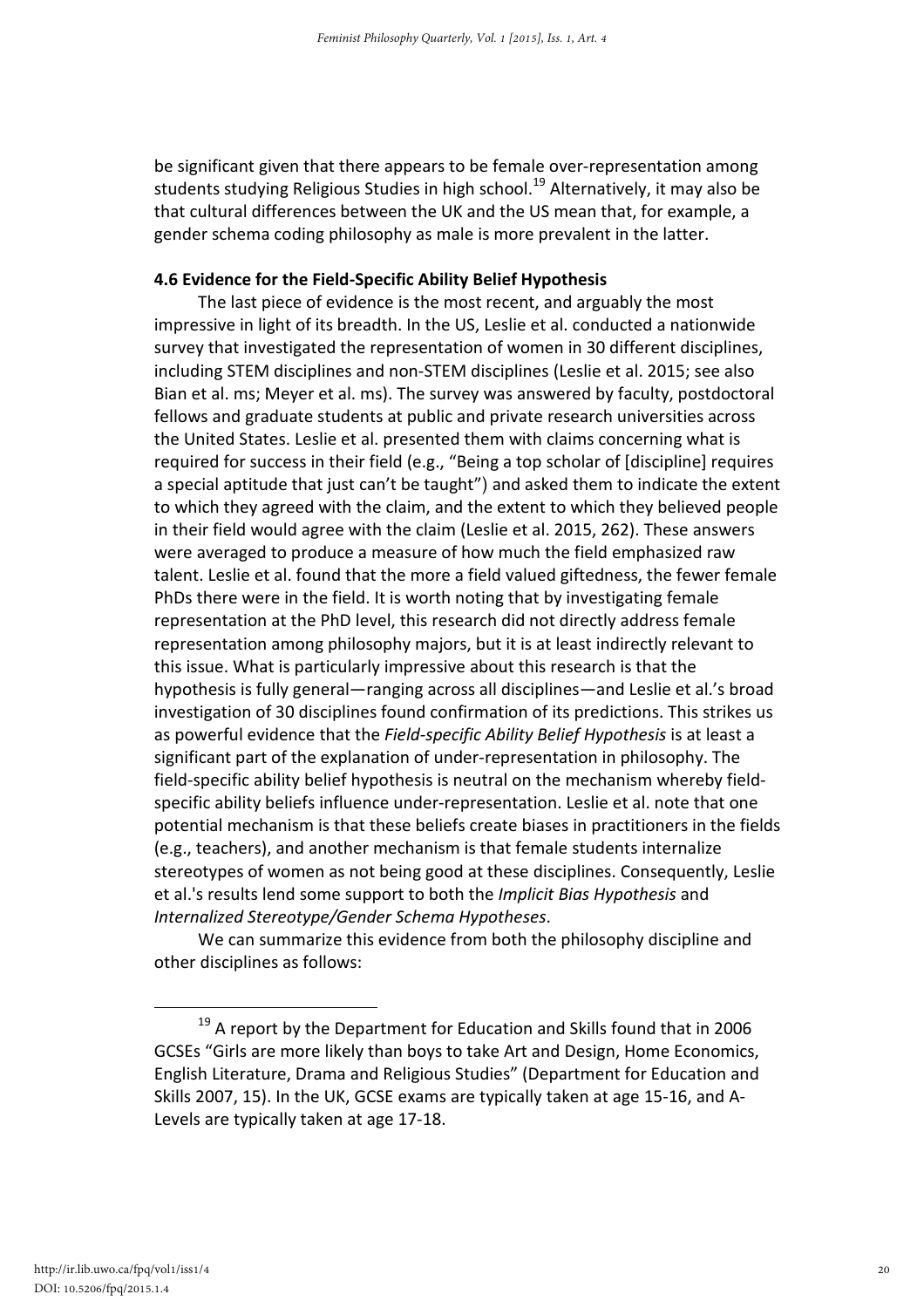| <b>Hypothesis</b>            | <b>Evidence of effects</b><br>on students in other<br>disciplines                              | <b>Absence of evidence</b><br>of effects on<br>students in other<br>disciplines | <b>Evidence of effects</b><br>on students in<br>philosophy                                 | <b>Absence of evidence</b><br>of effects on<br>students in<br>philosophy |
|------------------------------|------------------------------------------------------------------------------------------------|---------------------------------------------------------------------------------|--------------------------------------------------------------------------------------------|--------------------------------------------------------------------------|
| <b>Pre-University Effect</b> |                                                                                                |                                                                                 | Calhoun 2009;<br>Baron et al. ms;<br>Dobbs ms (analyzing<br>HERI data from 2005<br>$-2009$ | Beebee and Saul<br>2011                                                  |
| <b>Classroom Effect</b>      |                                                                                                |                                                                                 |                                                                                            | Baron et al.<br>Forthcoming                                              |
| <b>Role Model</b>            | Bettinger and Long<br>2005; Dee 2007;<br>Neumark and<br>Gardecki 1996; Rask<br>and Bailey 2002 | Bettinger and Long<br>2005; Neumark and<br>Gardecki 1996                        | Paxton et al. 2012;<br>Thompson et al. ms<br>(mixed evidence for<br>this hypothesis)       | Thompson et al. ms<br>(mixed evidence for<br>this hypothesis)            |

Table 3: Evidence for and against female under-representation hypotheses in both philosophy and other disciplines.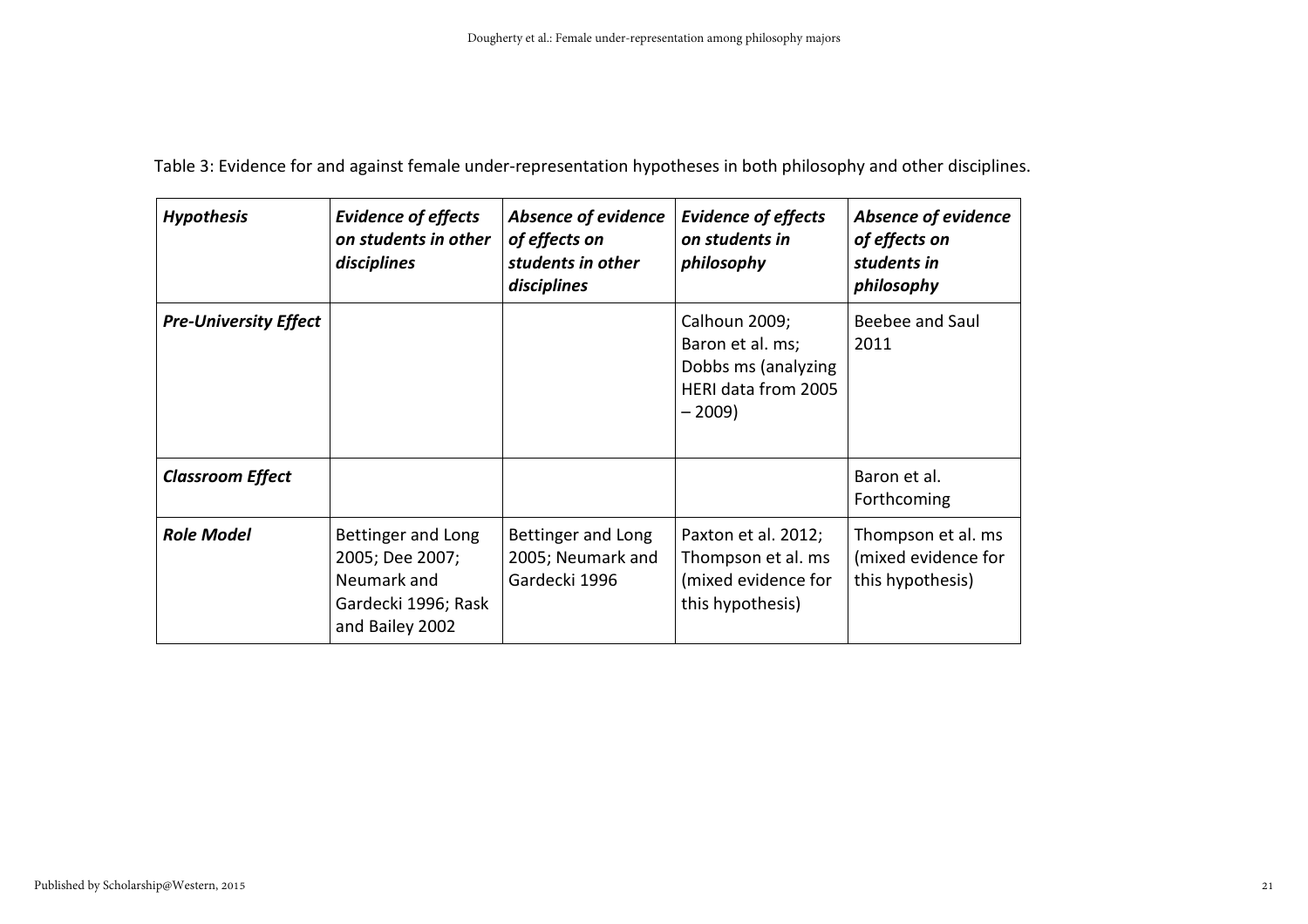| <b>Gendered Intuitions</b>          |                          | <b>Buckwalter and Stich</b><br>2014               | Adleberg et al.<br>Forthcoming;<br>Chernykhovskaya<br>2011;<br>Seyedsayamdost<br>Forthcoming |
|-------------------------------------|--------------------------|---------------------------------------------------|----------------------------------------------------------------------------------------------|
| <b>Adversarial</b><br>Argumentation |                          |                                                   | Baron et al.<br>Forthcoming;<br>Thompson et al. ms                                           |
| <b>Learning Styles</b>              |                          | Thompson et al. ms;<br>Turri and Buckwalter<br>ms | Baron et al.<br>Forthcoming                                                                  |
| <b>Coping Methods</b>               | Morganson et al.<br>2010 |                                                   |                                                                                              |
| <b>Sexist Mistreatment</b>          |                          |                                                   | Baron et al.<br>Forthcoming;<br>Thompson et al. ms                                           |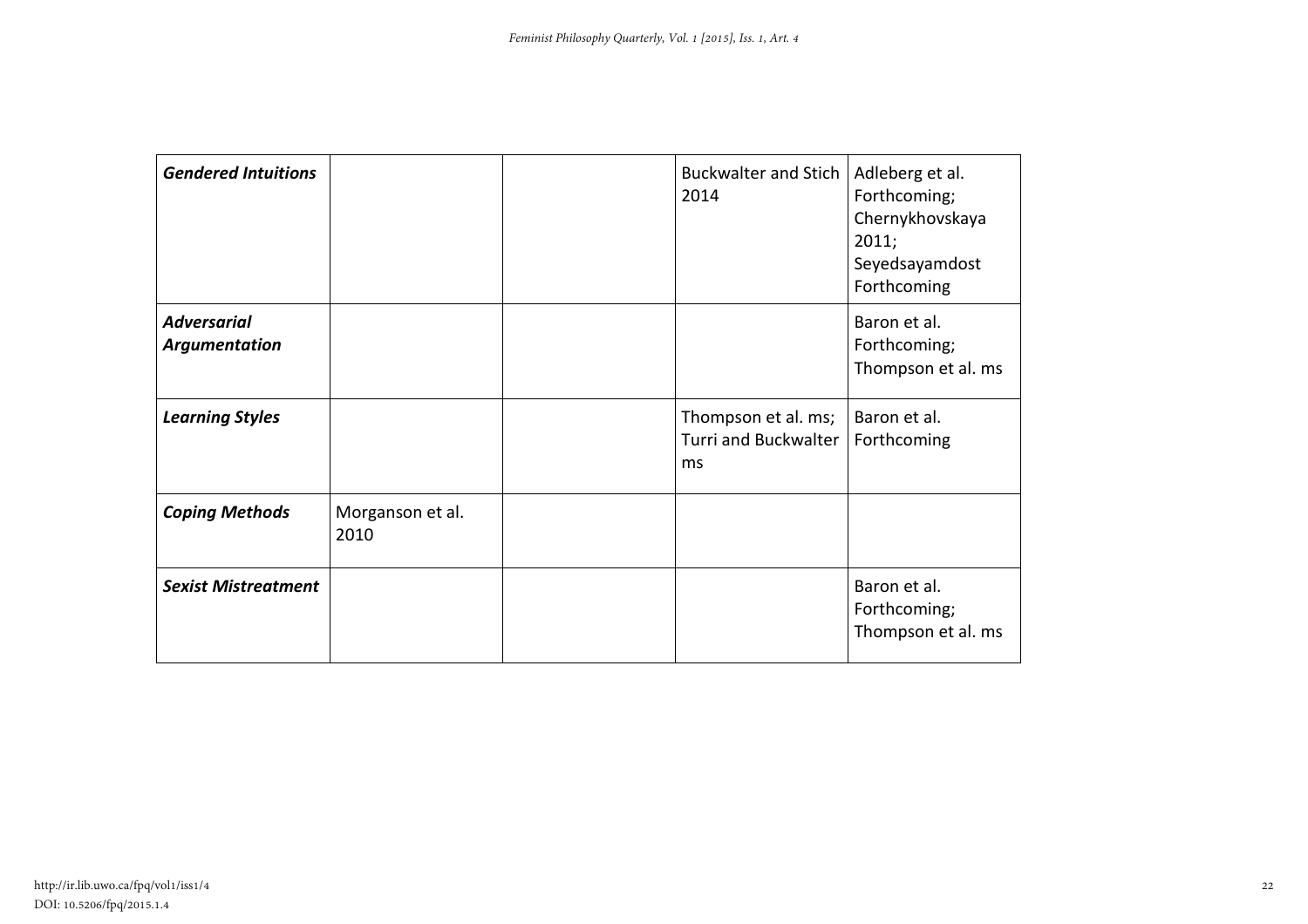| Gender Schema /<br><b>Stereotypes</b> | Bian et al. ms;<br>Correll 2001; 2004;<br>Dweck 2006; 2008;<br>Margolis and Fisher<br>2002; Nosek et al.<br>2009; Steele and<br>Aronson 1995 Good<br>et al. 2003; Leslie et<br>al. 2015; Meyer et<br>al. ms | Bian et al. ms; Baron<br>et al. ms (concerning<br>pre-university<br>effects of schemas);<br>Leslie et al. 2015;<br>Meyer et al. ms;<br>Thompson et al. ms |                             |
|---------------------------------------|-------------------------------------------------------------------------------------------------------------------------------------------------------------------------------------------------------------|-----------------------------------------------------------------------------------------------------------------------------------------------------------|-----------------------------|
| <b>Field-Specific Ability</b>         | Bian et al. ms; Leslie<br>et al. 2015; Meyer et<br>al. ms                                                                                                                                                   | Bian et al. ms; Leslie<br>et al. 2015;<br>Meyer et al. ms                                                                                                 |                             |
| <b>Implicit Bias</b>                  | Bian et al. ms; Leslie<br>et al. 2015; Meyer et<br>al. ms                                                                                                                                                   | Bian et al. ms; Leslie<br>et al. 2015; Meyer et<br>al. ms; Thomspon et<br>al. ms                                                                          |                             |
| <b>Impractical Subject</b>            |                                                                                                                                                                                                             |                                                                                                                                                           | Baron et al.<br>Forthcoming |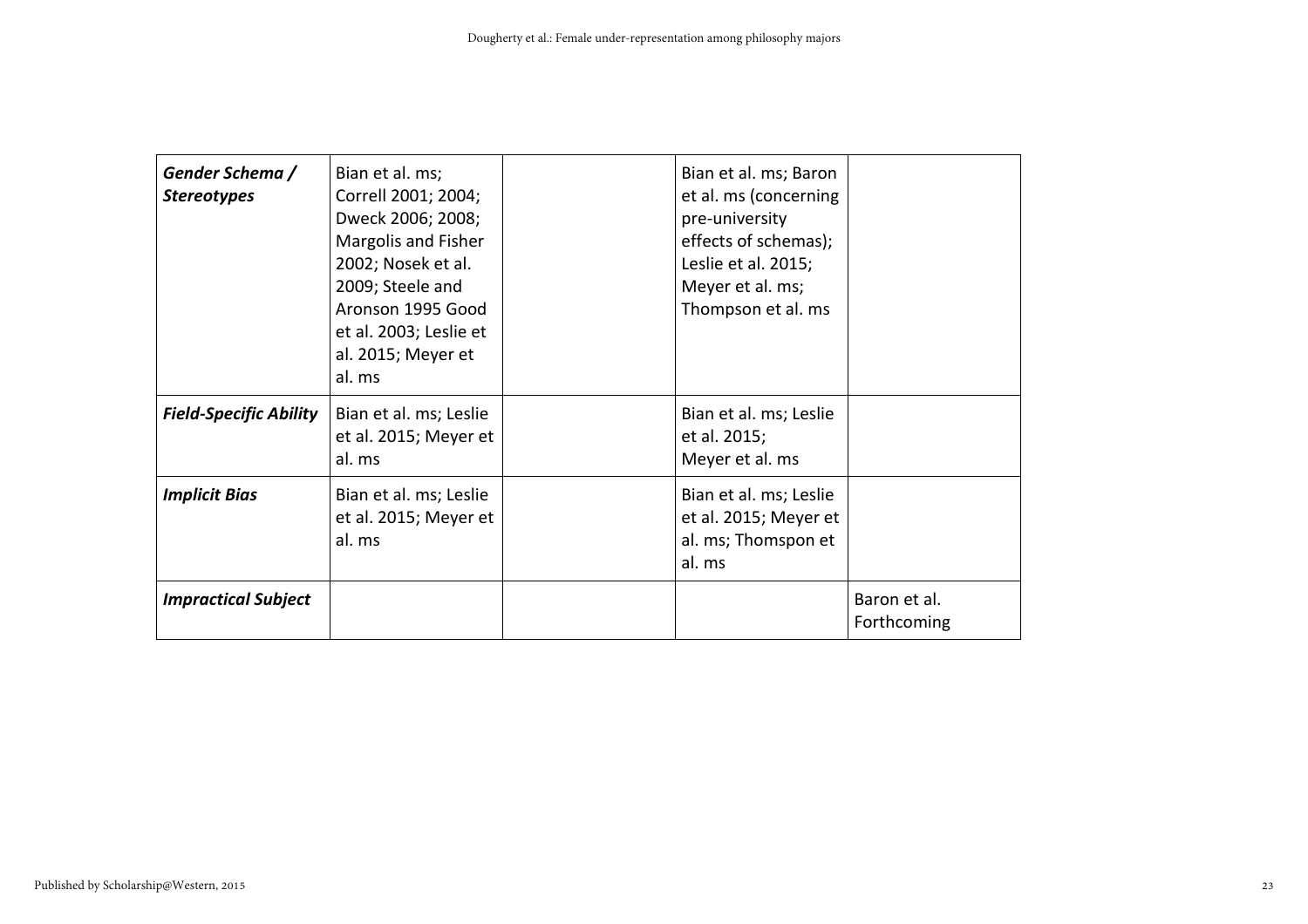#### 5. Directions for Future Research

Given the narrow scope of many of these pieces of evidence, there is clearly a need for further research along these lines. For a start, we should be cautious of generalizing too far from studies focused on a few universities, in case these studies uncovered results that are idiosyncratic to these universities. So we need more data from similar studies at different universities. It would also be useful to investigate in greater detail the mechanisms by which certain causes influence major choices. Once particular hypotheses have been identified as plausible, it would be helpful to gather further quantitative and qualitative data that shine light on these causal pathways. An example of such research would be the implicit association tests that Jennifer Saul reports that she is developing with psychologists at the University of Sheffield (Saul 2013). These would appear likely to provide insight into the Internalized Stereotype/Gender Schema Hypotheses. Along different lines, Susan Dodds and Eliza Goddard propose qualitative research of students "to analyse what they have to say about what philosophy is, who is a philosopher, how philosophy is done, and what makes for good philosophy" (Dodds and Goddard 2013, 158).

Another important avenue for future research is to investigate whether gender's intersection with other differences between students is significant both for students' experiences and female under-representation. The hypotheses and evidence to date have considered women in the aggregate. However, it would be important to investigate whether there are differences in the experiences and under-representation of women of color and white women, between nondisabled and disabled women, between women of different socioeconomic classes, women of different gender identities (e.g., cisgendered or transgendered), and so on. There is much room for empirical work to find out whether factors such as classroom experiences or gender schemas have different implications for different women.<sup>20</sup> This gap in the literature seems particularly significant since intersectionality appears significant for under-representation given that, for example, women of color are under-represented in philosophy more than white women.

In addition, there is a need for further research into the effectiveness of classroom interventions that may remediate either pre-university effects or classroom effects. At the moment, we have little empirical evidence that indicates which interventions may increase female students' propensity to major in philosophy. Similarly, we lack evidence about which interventions are the most effective at ameliorating any of the effects implied by the aforementioned specific hypotheses. One possible study would be a multi-university investigation into, for example, whether there are correlations between the gender ratio of

 $20$  Thanks to an anonymous reviewer for suggesting the possibility of future research focused on the intersection of gender and other differences.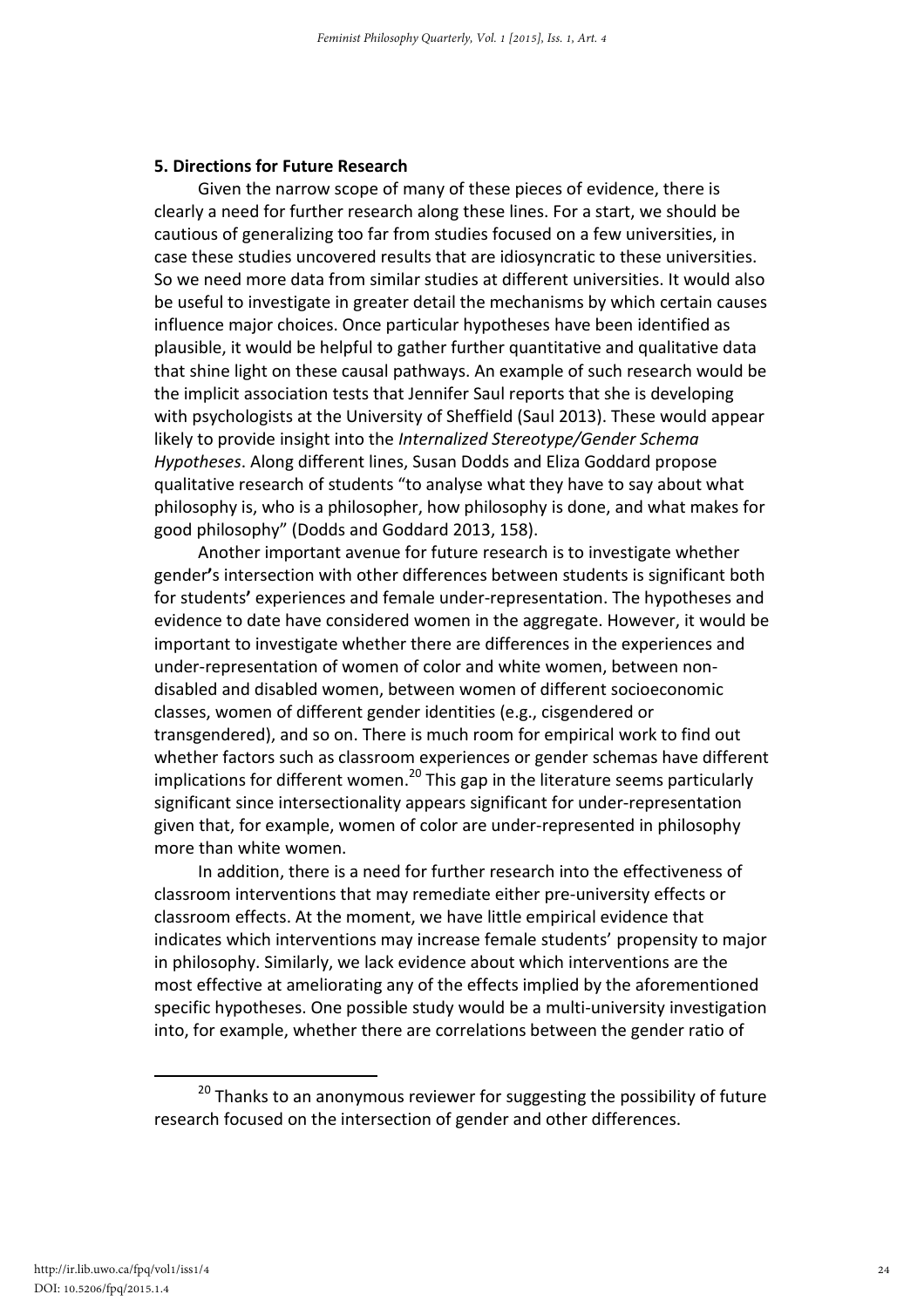syllabi and teachers, on the one hand, and the changes in the gender ratio of intending majors, before and after the course. Another possible study would be to implement an intervention challenging stereotypes of philosophy (e.g., as a discipline for geniuses or men) in a class, and investigate effects on the gender ratio of intending majors before and after the course. These results could then be compared against those of a control class. The control could be the same course in a year in which the intervention was not implemented, or the control could be a subset of discussion sections of a course in a particular year.

Another avenue for future research involves re-framing the central explanatory questions. When asking why there is female under-representation among philosophy undergraduates, the theoretical focus has understandably been philosophy-centric. People have asked what it is about philosophy that discourages female students from wanting to study philosophy. Clearly, this is an important question to ask. But it is not the only question. This is because if women do not major in philosophy, then they are majoring in other subjects instead. In light of this, it seems that the most precise question is "why do women prefer studying these subjects to philosophy?" (Calhoun 2015; Dougherty et al. 2015). For example, some subjects such as psychology have female over-representation. If this is connected to philosophy's underrepresentation, then we should ask what it is about both psychology and philosophy that leads these students to choose psychology over philosophy. Of course, the first step along this road is to identify which subjects female students are leaving philosophy for. The next step would be to inquire into the reasons why they are leaving. For example, it could be enlightening to conduct "exit interviews" for students who take introductory philosophy courses but do not choose to major in philosophy.

#### 6. Conclusion

Discussions of female under-representation among philosophy students have provided a rich set of candidate hypotheses that posit effects either in the classroom or in students' experiences before they arrive at university. In other subjects, particularly STEM subjects, there has been an impressive amount of empirical research into these effects. However, empirical research into these effects on philosophy students is still in its nascence. There have been a handful of studies that have shone light on the hypotheses. But there remains a pressing need for much more in the way of empirical research, if we are to understand better both the causes of female under-representation in philosophy and also which interventions might redress it.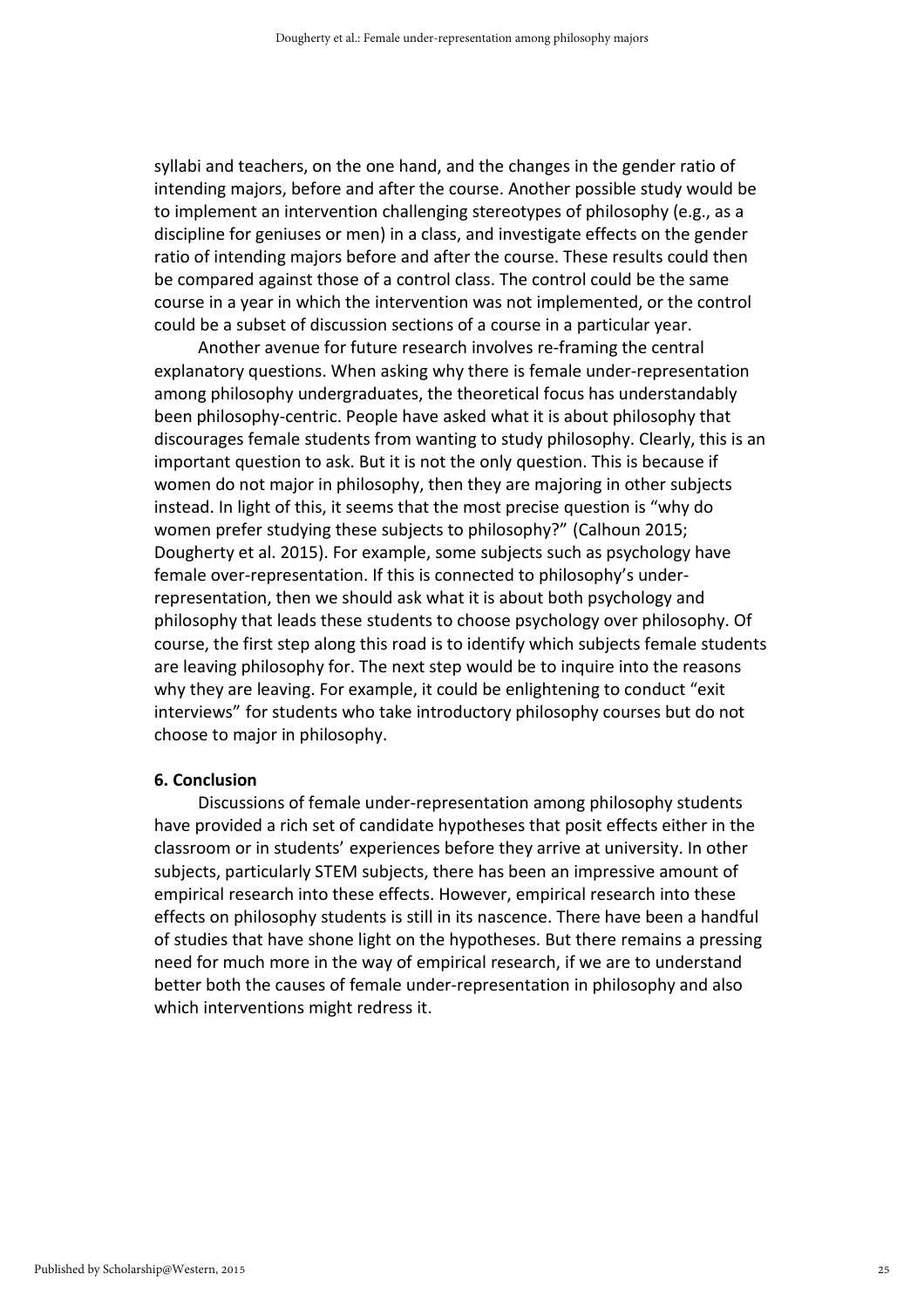#### References

- Adleberg, Toni, Morgan Thompson, and Eddy Nahmias. 2014. "Do Men and Women Have Different Philosophical Intuitions? Further Data." Philosophical Psychology 28(5). doi:10.1080/09515089.2013.878834.
- Antony, Louise. 2012. "Different Voices or Perfect Storm: Why are There So Few Women in Philosophy?" Journal of Social Philosophy 43(3): 227–255.
- Bandura, Alberto. 1977. "Self-efficacy: Toward a Unifying Theory of Behavioural Change." Psychological Review 84(2): 191–215.

Barak, Azy, Shoshana Feldman, and Ayelet Noy. 1991. "Traditionality of Children's Interests as Related to Their Parents' Gender Stereotypes and Traditionality of Occupations." Sex Roles 24(7-8): 511–524.

- Baron, Samuel, Tom Dougherty, and Kristie Miller. Forthcoming. "Why is There Female Under-Representation Among Philosophy Majors? Evidence of a Pre-University Effect." Ergo.
- Beebee, Helen. 2013. "Women and Deviance in Philosophy." In Women in Philosophy: What Needs to Change?, edited by Katrina Hutchison and Fiona Jenkins, 61–80. Oxford: Oxford University Press.
- Beebee, Helen, and Jennifer Saul. 2011. "Women in Philosophy in the UK, A Report by the British Philosophical Association and the Society for Women in Philosophy UK." Joint BPA/SWIP Committee for Women in Philosophy. http://www.bpa.ac.uk/uploads/2011/02/BPA\_Report\_Women\_In\_Philoso phy.pdf.
- Bettinger, Eric, and Bridget Long. 2005. "Do Faculty Serve as Role Models? The Impact of Instructor Gender on Female Students." The American Economic Review 95(2): 152–157.
- Bian, Lin, Andrei Cimpian, and Sarah-Jane Leslie. Manuscript. "'You Need to be a Genius to Do That!' Messages about Intellectual Talent Discourage Women from Pursuing Educational and Professional Opportunities."
- Brennan, Samantha, 2013. "Rethinking the Moral Significance of Micro-Inequities: The Case of Women in Philosophy." In Women in Philosophy: What Needs to Change?, edited by Katrina Hutchison and Fiona Jenkins, 180–196. Oxford: Oxford University Press.

Buckwalter, Wesley, and Stephen Stich. 2014. "Gender and Philosophical Intuition." In Experimental Philosophy: Volume 2, edited by Joshua Knobe and Shaun Nichols, 307-346. New York: Oxford University Press.

Calhoun, Cheshire. 2009. "The Undergraduate Pipeline Problem." Hypatia 24 (2): 216–223.

\_\_\_. 2015. "Precluded Interests." Hypatia 30 (2). doi: 10.1111/hypa.12150.

- Chernykhovskaya, Yuliya. 2011. "Why so Few Women Philosophers? Do Gender Differences in Philosophical Intuition Account for Women's Under-Representation in Philosophy Departments?" Interdisciplinary Honors Thesis, Rutgers University.
- Cooperative Institutional Research Program. 2009. The Freshman Survey, 2004-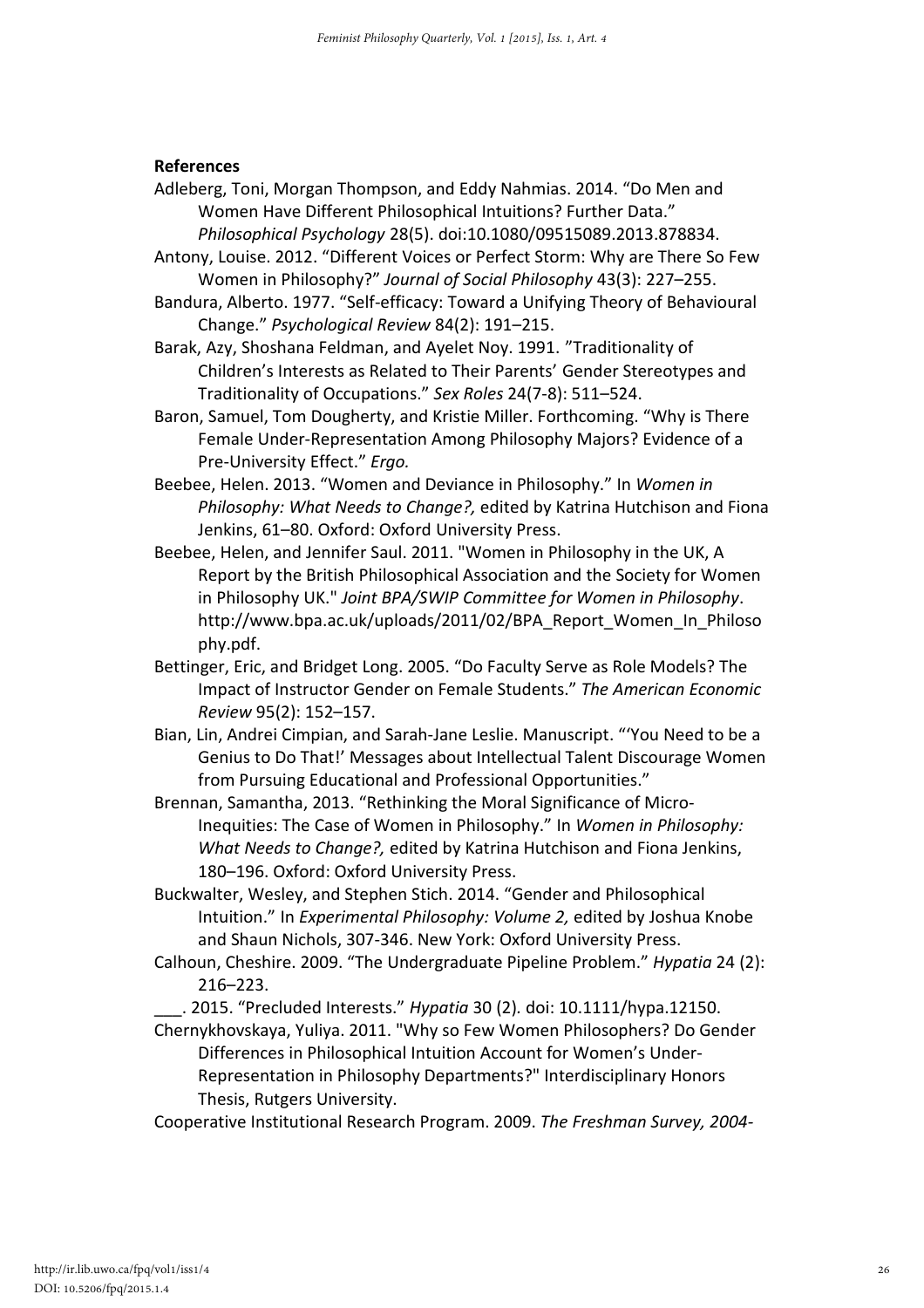2009. Los Angeles: Higher Education Research Institute.

Correll, Shelley J. 2001. "Gender and the Career Choice Process: The role of Biased Self-Assessments." American Journal of Sociology 106(6): 1691– 1730.

- \_\_\_. 2004. "Constraints into Preferences: Gender, Status, and Emerging Career Aspirations." American Sociological Review 69(1): 93–113.
- Dee, Thomas. 2007. "Teachers and the Gender Gaps in Student Achievement." The Journal of Human Resources 42(3): 528–554.
- Department of Education and Skills. 2007. Gender and Education: The Evidence on Pupils in England. Accessed January 12, 2015. http://webarchive.nationalarchives.gov.uk/20130401151715/http://www. education.gov.uk/publications/eOrderingDownload/00389-2007BKT-EN.pdf.
- Dobbs, Chris. Manuscript. Pre-College Causes of Women's Under-Representation in Philosophy. Thesis, Georgia State University (expected May 2015).
- Dodds, Susan, and Eliza Goddard. 2013. "Not Just a Pipeline Problem: Improving Women's Participation in Philosophy in Australia." In Women in Philosophy: What Needs to Change?, edited by Katrina Hutchison and Fiona Jenkins, 143–163. Oxford: Oxford University Press.
- Dotson, Kristie. 2011. "Concrete Flowers: Contemplating the Profession of Philosophy." Hypatia 26(2): 403–409.
- Dougherty, Tom, Samuel Baron, and Kristie Miller. 2015. "Why Do Female Students Leave Philosophy? The Story from Sydney." Hypatia 30(2). doi: 10.1111/hypa.12150.
- Dweck, Carol. 2006. "Is Math a Gift? Beliefs that Put Females at Risk." In Why Aren't More Women in Science? Top Researchers Debate the Evidence, edited by Stephen J. Ceci and Wendy M. Williams, 47–55. Washington: American Psychological Association.
- \_\_\_. 2008. Mindsets and Math/Science Achievement. New York: Carnegie Corporation of New York, Institute for Advanced Study, Commission on Mathematics and Science Education.
- Friedman, Marilyn. 2013. "Women in Philosophy: Why Should We Care?" In Women in Philosophy: What Needs to Change?, edited by Katrina Hutchison and Fiona Jenkins, 21–38. Oxford: Oxford University Press.
- Goddard, Eliza. 2008. "Improving the Participation of Women in the Philosophy Profession; Report C: Students by Gender in Philosophy Programs in Australian Universities." Australasian Association of Philosophy. http://www.aap.org.au/resources/documents/publications/ipwpp/ipwpp\_ reporta\_staff.pdf.
- Good, Catherine, Joshua Aronson, and Michael Inzlicht. 2003. "Improving Adolescents' Standardized Test Performance: An Intervention to Reduce the Effects of Stereotype Threat." Applied Developmental Psychology 24(6): 645–662.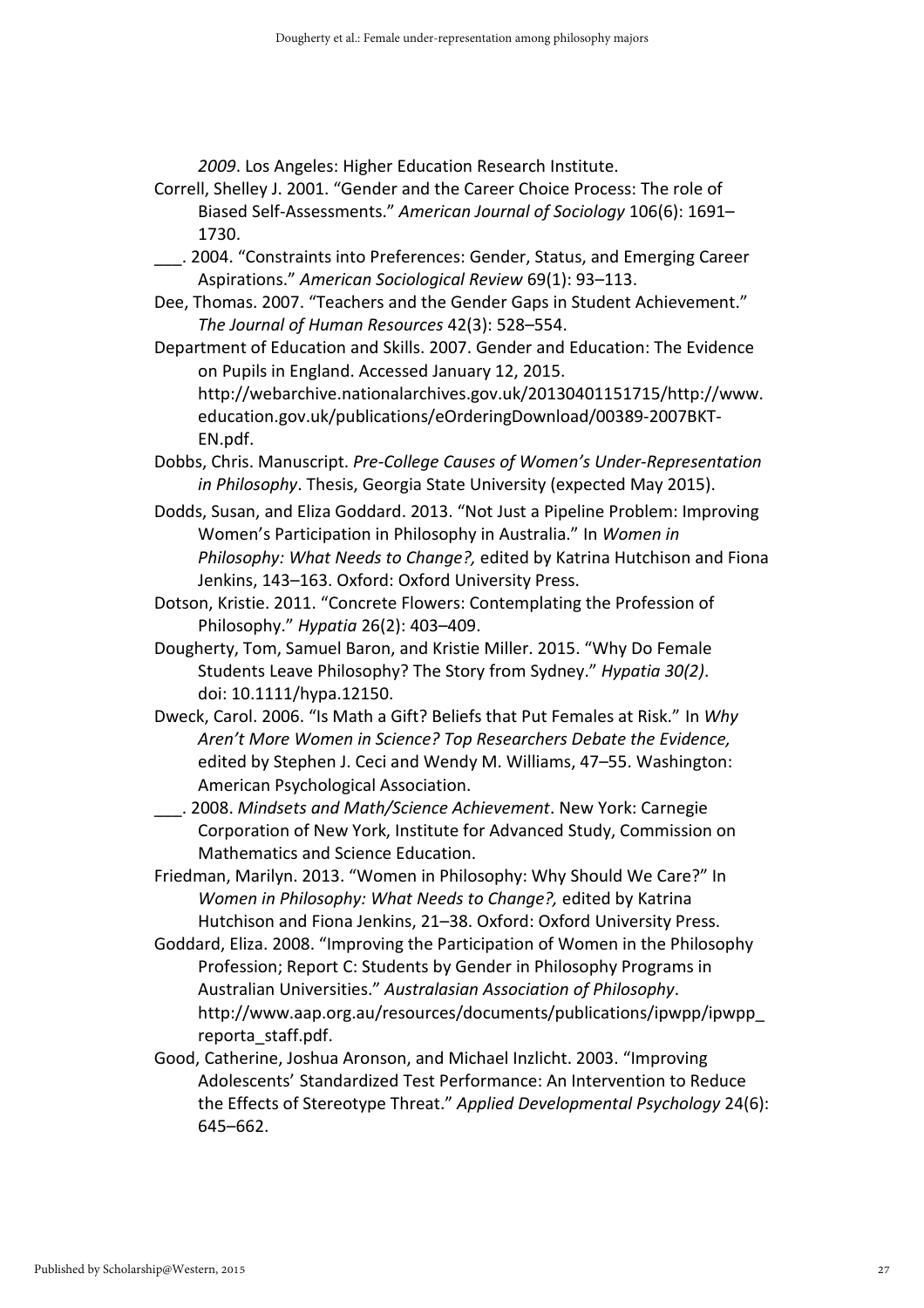- Hall, Pamela C. 1993. "From Justified Discrimination to Responsive Hiring: The Role Model Argument and Female Equity Hiring in Philosophy." Journal of Social Philosophy 24(1): 23–45.
- Haslanger, Sally. 2008. "Changing the Ideology and Culture of Philosophy: Not by Reason (Alone)." Hypatia 23(2): 210–223.
- Hidi, Suzanne. 1990. "Interest and Its Contribution as a Mental Resource for Learning." Review of Educational Research 60(4): 549–571.
- Hill, Catherine, Christianne Corbett, and Andresse St. Rose. 2010. Why So Few? Women in Science, Technology, Engineering, and Mathematics. Washington: AAUW.
- Kim, Minsun, and Yuan Yuan. 2015. "No Cross-Cultural Differences in Gettier Car Case Intuition: A Replication Study of Weinberg et al. 2001." Episteme, doi: http://dx.doi.org/10.1017/epi.2015.17.
- Krapp, Andreas. 1999. "Interest, Motivation and Learning: An Educational-Psychological Perspective." European Journal of Psychology of Education 14(1): 23–40.
- Leslie, Sarah-Jane, Andrei Cimpian, Michelle Meyer, and Edward Freeland. 2015. "Expectations of Brilliance Underlie Gender Distributions across Academic Disciplines." Science 347(6219): 262–265.
- Lloyd, Genevieve. 1984. The Man of Reason: 'Male' and Female' in Western Philosophy. London: Methuen.
- Lupart, Judy, Elizabeth Cannon, and Jo Ann Telfer. 2004. "Gender Differences in Adolescent Academic Achievement, Interests, Values and Life-Role Expectations." High Ability Studies 15(1): 25–42.
- Margolis Jane, and Allan Fisher. 2002. Unlocking the Clubhouse: Women in Computing. Cambridge: Massachusetts Institute of Technology.
- McKinnon, Rachel. 2014. "Stereotype Threat and Attributional Ambiguity for Trans Women." Hypatia 10(10): 1-16.
- Meyer, Michelle, Andrei Cimpian, and Sarah-Jane Leslie. Manuscript. "Women are Underrepresented in Fields Where Success is Believed to Require Brilliance."
- Morganson, Valerie J., Meghan P. Jones, and Debra A. Major. 2010. "Engineering, and Mathematics: The Role of Social Coping." Career Development Quarterly 59(2): 169–179.
- Moulton, Janice. 1989. "A Paradigm of Philosophy: The Adversary Method." In Women, Knowledge Reality: Explorations in Feminist Philosophy, edited by Ann Garry and Marilyn Pearsall, 5–20. New York: Routledge Press.
- Nagel, Jennifer, Valerie San Juan, and Raymond A. 2013. "Lay Denial of Knowledge for Justified True Beliefs." Cognition 129(3): 652–661.
- Neumark, David, and Rosella Gardecki. 1996. "Women Helping Women? Role-Model and Mentoring Effects on Female Ph.D. Students in Economics." The National Bureau of Economic Research, working paper 5733. http://www.nber.org/papers/w5733.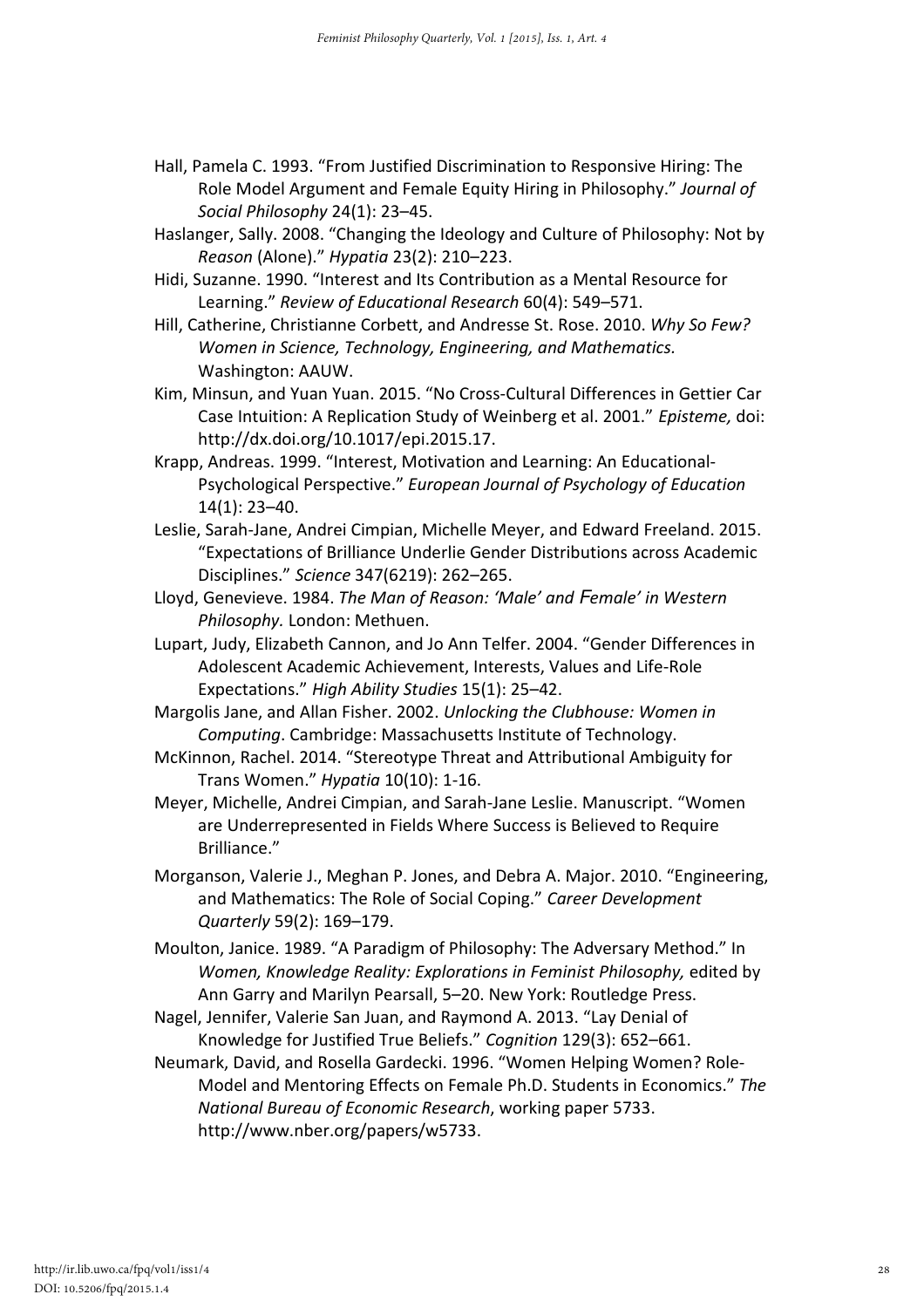- Nosek, Brian A., Frederick L. Smyth, N. Sriram, Nicole M. Lindner, Thierry Devos, Alfonso Ayala, and Yoav Bar-Anan. 2009. "National Differences in Gender-Science Stereotypes Predict National Sex Differences in Science and Math Achievement." Proceedings of the National Academy of Science 106(26): 10593–97.
- Paxton, Molly, Carrie Figdor, and Valerie Tiberius. 2012. "Quantifying the Gender Gap: An Empirical Study of the Under-Representation of Women in Philosophy." Hypatia 27(4): 949–957.
- Rask, Kevin N., and Elizabeth M. Bailey. 2002. "Are Faculty Role Models? Evidence from Major Choice in an Undergraduate Institution." The Journal of Economic Education 33: 99–124.
- Rooney, Phyllis. 2010. "Philosophy, Adversarial Argumentation, and Embattled Reason." Informal Logic 30(3): 203–234.
- Saul, Jennifer. 2013. "Implicit Bias, Stereotype Threat and Women in Philosophy." In Women in Philosophy: What Needs to Change?, edited by Katrina Hutchison and Fiona Jenkins, 39–60. Oxford: Oxford University Press.
- Schiefele, Ulrich. 1991. "Interest, Learning, and Motivation." Educational Psychologist 26(3-4): 299–323.
- Schouten, Gina. 2015. "The Stereotype Threat Hypothesis: An Assessment from the Philosopher's Armchair, for the Philosopher's Classroom." Hypatia 30(2). doi: 10.1111/hypa.12148
- Seyedsayamdost, Hamid. 2015. "On Normativity and Epistemic Intuitions: Failure of Replication." Episteme 12(1): 95–116.
- \_\_\_. Forthcoming. "On gender and Philosophical Intuition: Failure of Replication and Other Negative Results." Philosophical Psychology 28(5). doi: 10.1080/09515089.2014.893288.
- Steele, Claude M., and Joshua Aronson. 1995. "Stereotype Threat and the Intellectual Test Performance of African Americans." Journal of Personality and Social Psychology 69(5): 797–811.
- Steele, Jennifer, and Julian Barling. 1996. "Influence of Maternal Gender-Role Beliefs and Role Satisfaction on Daughters' Vocational Interests." Sex Roles 34(9-10): 637–648.
- Steele, Jennifer, Jacquelyn B. James, and Rosalind C. Barnett. 2002. "Learning in a Man's World: Examining the Perceptions of Undergraduate Women in Male-Dominated Academic Areas." Psychology of Women Quarterly 26: 46–50.
- Superson, Anita. 2011. "Strategies for Making Feminist Philosophy Mainstream Philosophy." Hypatia 26(2): 410–418.
- Thompson, Morgan, Toni Adleberg, Sam Sims, and Eddy Nahmias. Manuscript. "Why Do Women Leave Philosophy?"
- Tobias, Sigmund. 1994. "Interest, Prior Knowledge, and Learning." Review of Educational Research 64(1): 34–54.